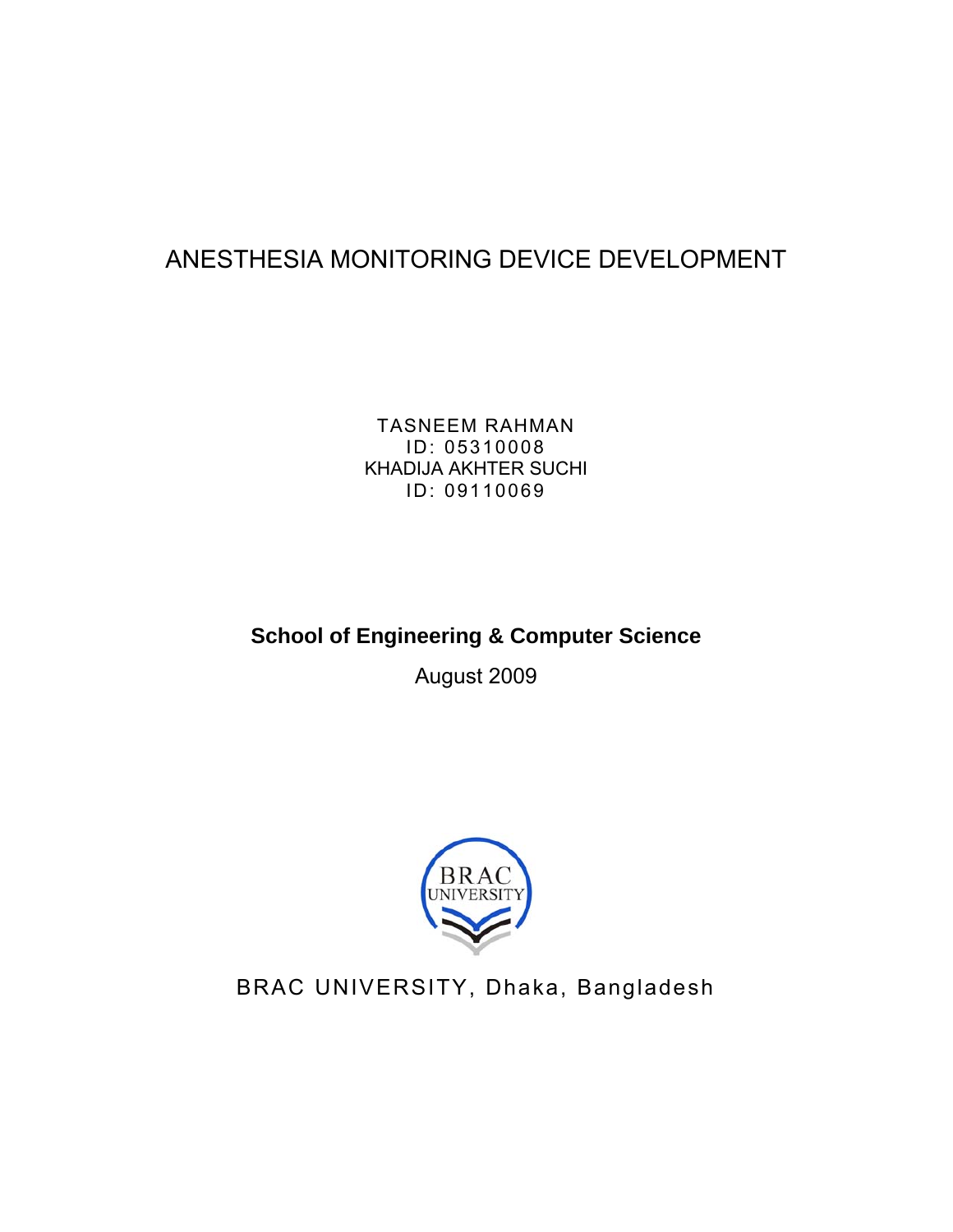# ANESTHESIA MONITORING DEVICE DEVELOPMENT

**THESIS** 

Submitted to SECS

BRAC University

By

TASNEEM RAHMAN ID: 05310008 KHADIJA AKHTER SUCHI ID: 05301008

Supervised by Dr. Khondkar Siddique-e Rabbani Professor Dept. of Biomedical Physics & Technology University of Dhaka

In Partial Fulfillment of the Requirements for the Degree Of Bachelor of Science in Computer Science & Engineering BRAC University August 2009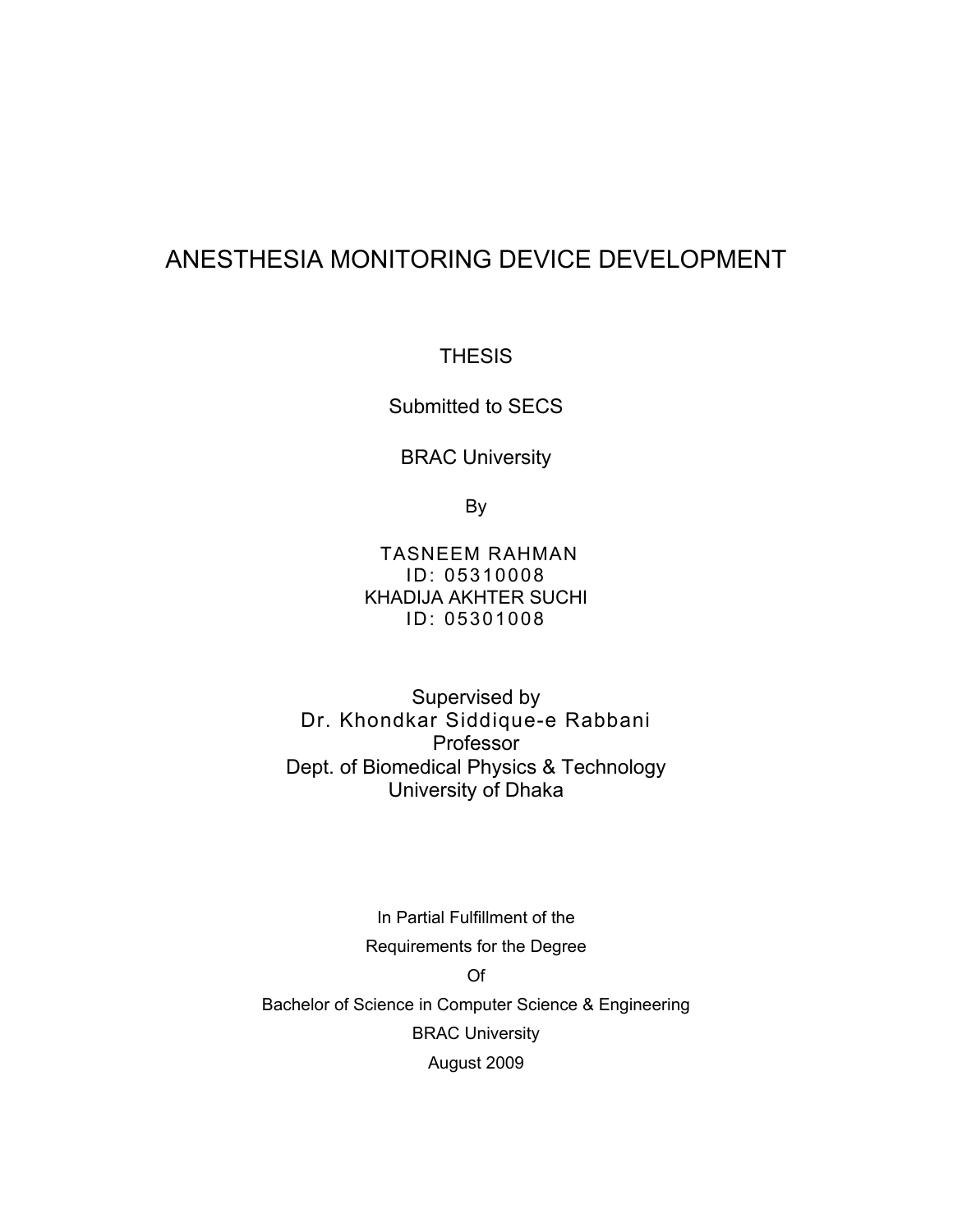#### DECLARATION

We hereby declare that this thesis is based on our explorations and investigations and the results found by ourselves. Materials of work found by other researcher are mentioned by reference. This thesis, neither in whole nor in part, has been previously submitted for any degree.

Supervisor **Authors Authors** 

Signature of Signature of Signature of Signature of Signature of Signature of Signature of Signature of Signature of Signature of Signature of Signature of Signature of Signature of Signature of Signature of Signature of S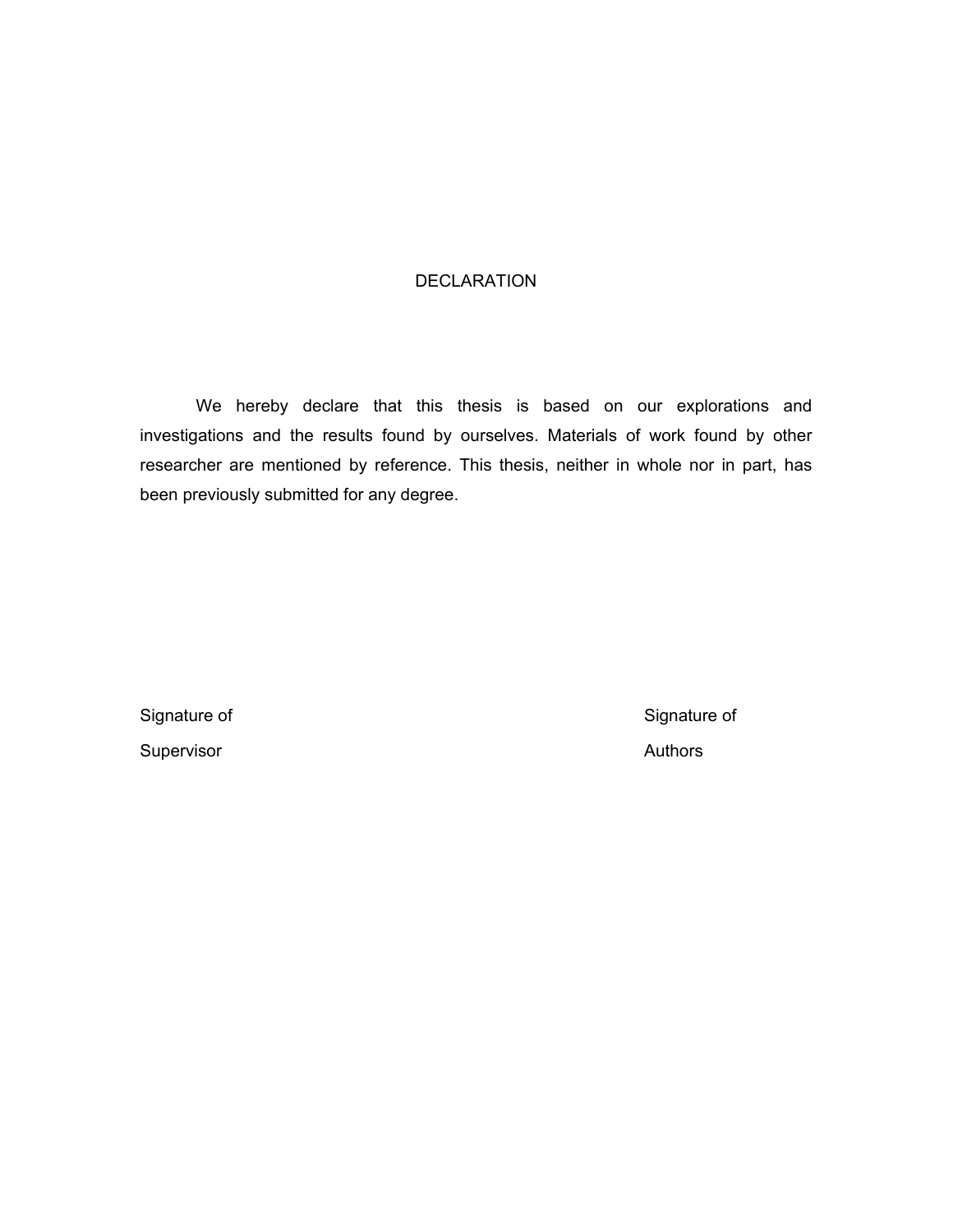### Acknowledgement

First of all we would like to specially thank our supervisor **Dr. Khondkar Siddique-e Rabbani** for his precious guidance and support. His helpful suggestions for our thesis work and various useful links to collect the required resources for our work has helped us to make our thesis paper a great success.

We would also like to specially thank **Dr. AKM Abul Malek Azad** (Assistant Professor,Dept. of CSE, BRAC University), **Dr. A.K.M Shafiqur Rahman** (Chairman & Professor, Dept. of Anesthesiology, BSMMU) and **Dr. Zerzina Rahman** (Associate Professor, Dept. of Anesthesiology, BSMMU), **Dr. Md. Mostafizur Rahman**(Associate Professor, Dept. of Cardiac Surgery, BSMMU) for their suggestions, support and links leading us to the collection of our required resources for our thesis.

Thanks also go to the Lab Technical officers, **Salam**, in Trauma Center, where we could work with the EEG circuit and other devices to carry on with the different experiments of our thesis work.

We would also like to take this opportunity to thank **Bangabandhu Sheikh Mujib Medical University** and **Trauma Center** for their resource support and **University of Dhaka (DU)** for providing us their academic and laboratory facilities.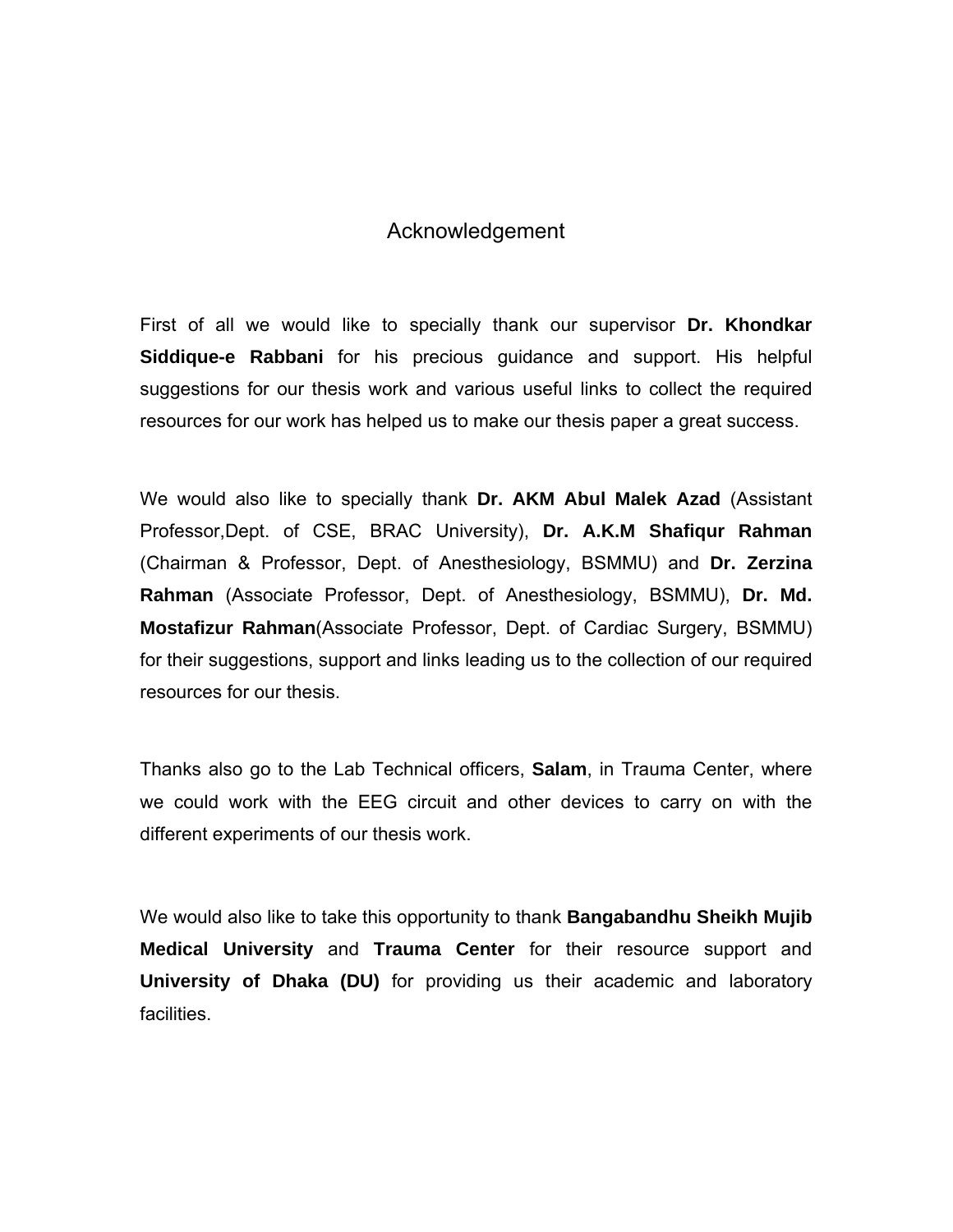# Anesthesia Monitoring Device Development

Tasneem Rahman & Khadija Akhter Suchi SECS, BRAC University, 2009

Supervisor: Dr.Khondkar Siddique-e Rabbani

This thesis explores the problems of anesthesia during any surgical operation for the patients. There are few aspects of this work: determine the specified problems for proper anesthesia and necessity to monitor the depth of anesthesia level. Study of the existing methods of monitoring the anesthesia level further provides the opportunity to design an efficient and compatible anesthesia monitoring device. Work with electroencephalogram (EEG) which is the most important method for anesthesia level detection. Aspects presented here widen future implementation and tests of the proposed models.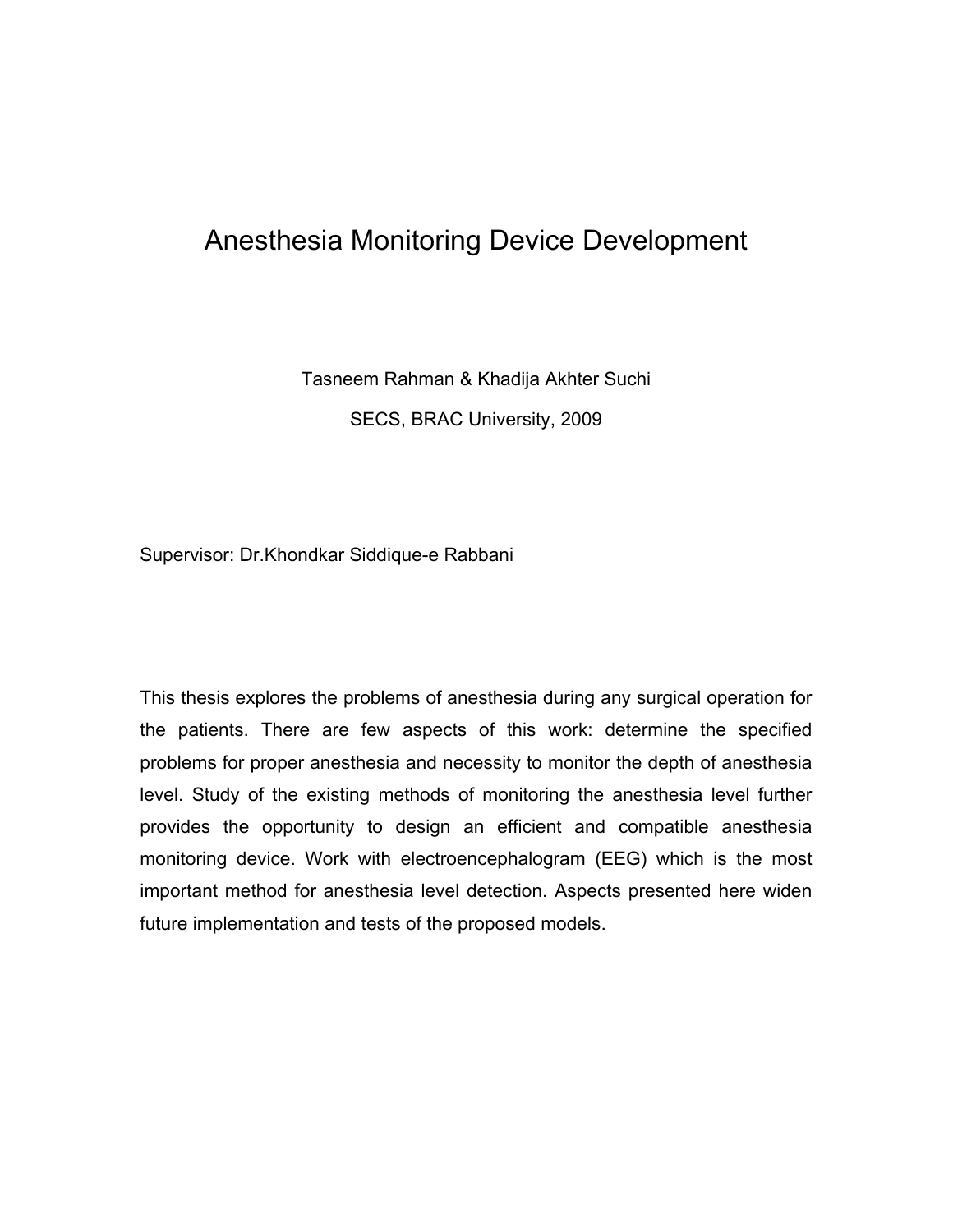# **Table of Content**

| Declaration          |                                                                                                         |      |  |  |
|----------------------|---------------------------------------------------------------------------------------------------------|------|--|--|
|                      |                                                                                                         |      |  |  |
| Abstract             |                                                                                                         | iii  |  |  |
| List of Figures      |                                                                                                         | Vİ   |  |  |
| List of Tables       |                                                                                                         | vii  |  |  |
|                      |                                                                                                         | Viii |  |  |
|                      |                                                                                                         |      |  |  |
| 2. Literature Review |                                                                                                         | 5    |  |  |
|                      |                                                                                                         | 5    |  |  |
|                      | 2.2 Qualitative Methods (and according contract of the Methods (and according contract of the Methods ) | 6    |  |  |
|                      |                                                                                                         | 7    |  |  |
|                      |                                                                                                         |      |  |  |
|                      |                                                                                                         |      |  |  |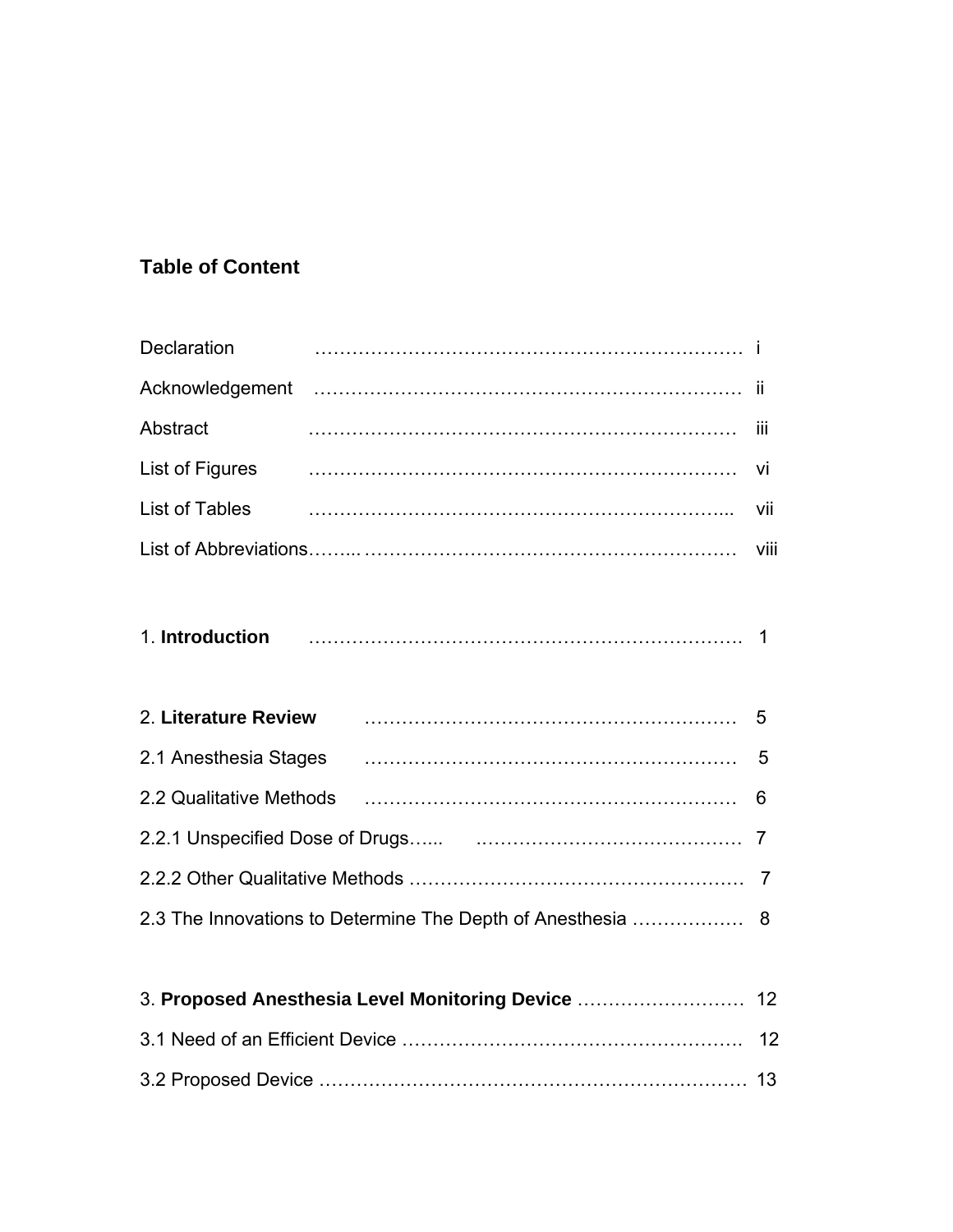| 4.1 EEG Circuit |                                                                        |  |
|-----------------|------------------------------------------------------------------------|--|
|                 |                                                                        |  |
|                 |                                                                        |  |
|                 | 4.1.3 Filter & Switch able Gain Amplifier & Level Shifter & Others  17 |  |

| 18 |
|----|
| 20 |
| 20 |
| 22 |
| 24 |
| 24 |
| 29 |
|    |

|--|--|

|--|--|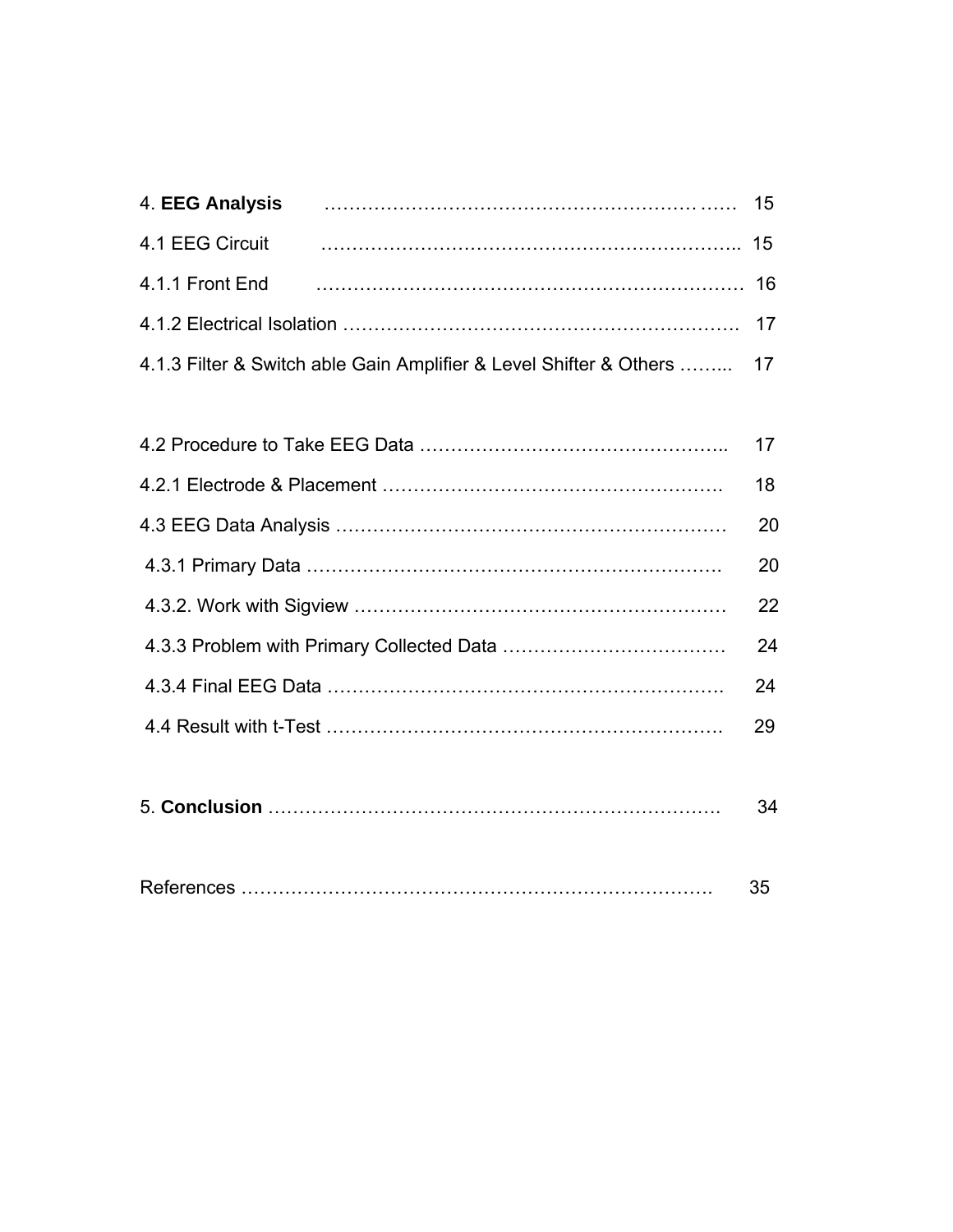# **List of Figures**

| 21 |
|----|
|    |
|    |
|    |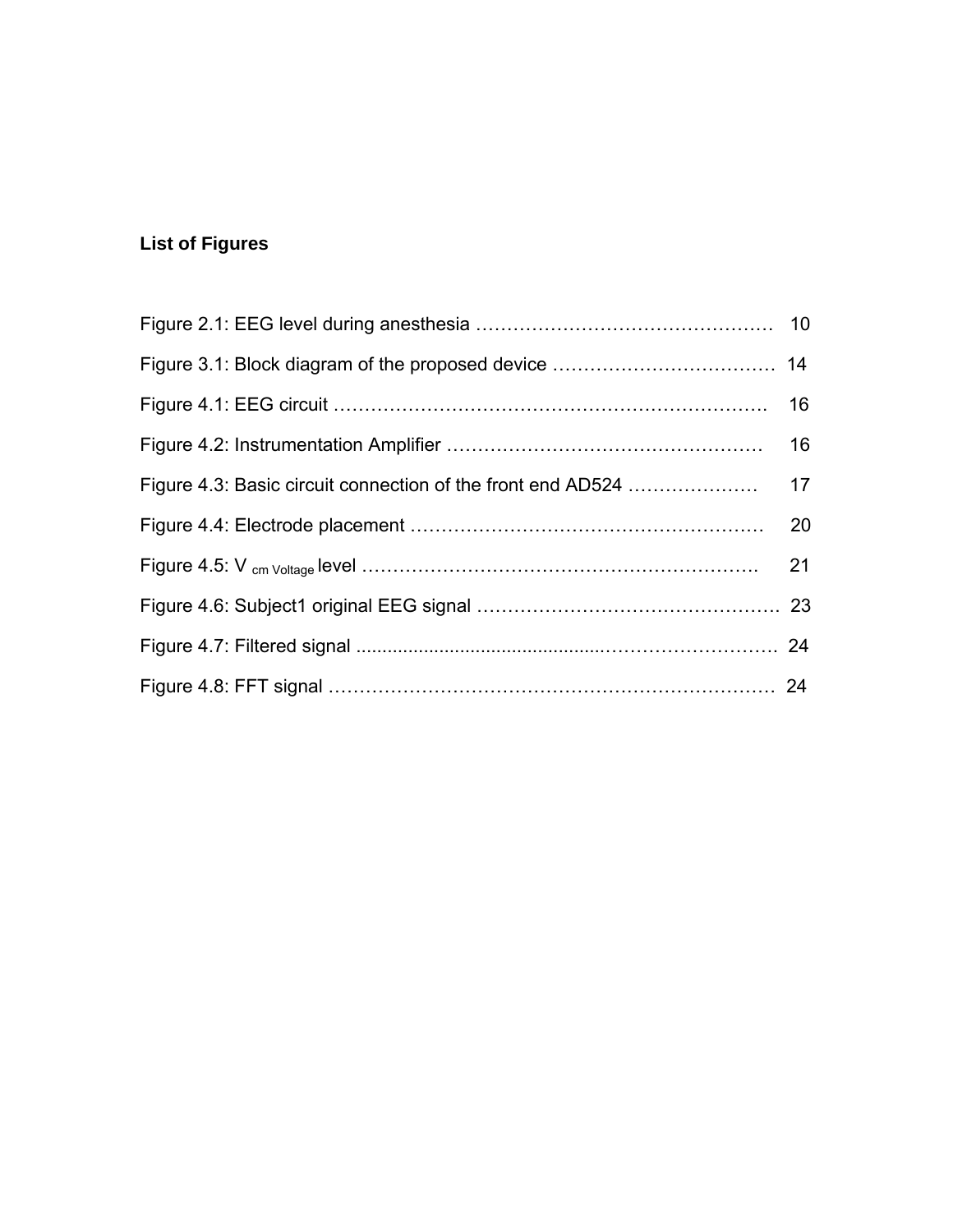### **List of Tables**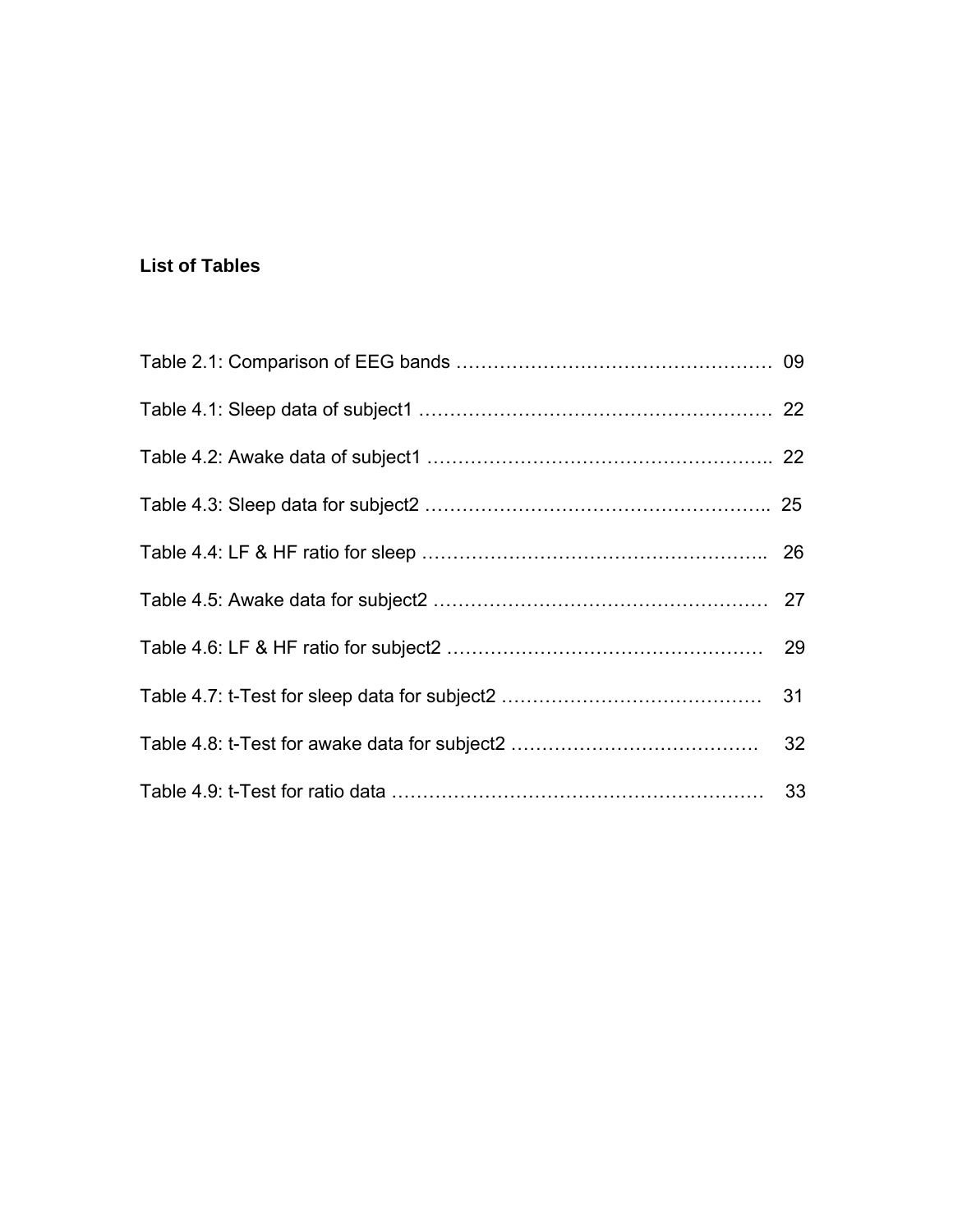#### **Abbreviations**

- EEG Electroencephalogram
- BIS BI-spectral Index
- AEP Auditory Evoked Potential
- HRV Heart Rate Variability
- SP Skin Potential
- CMRR Common Mode Rejection Ratio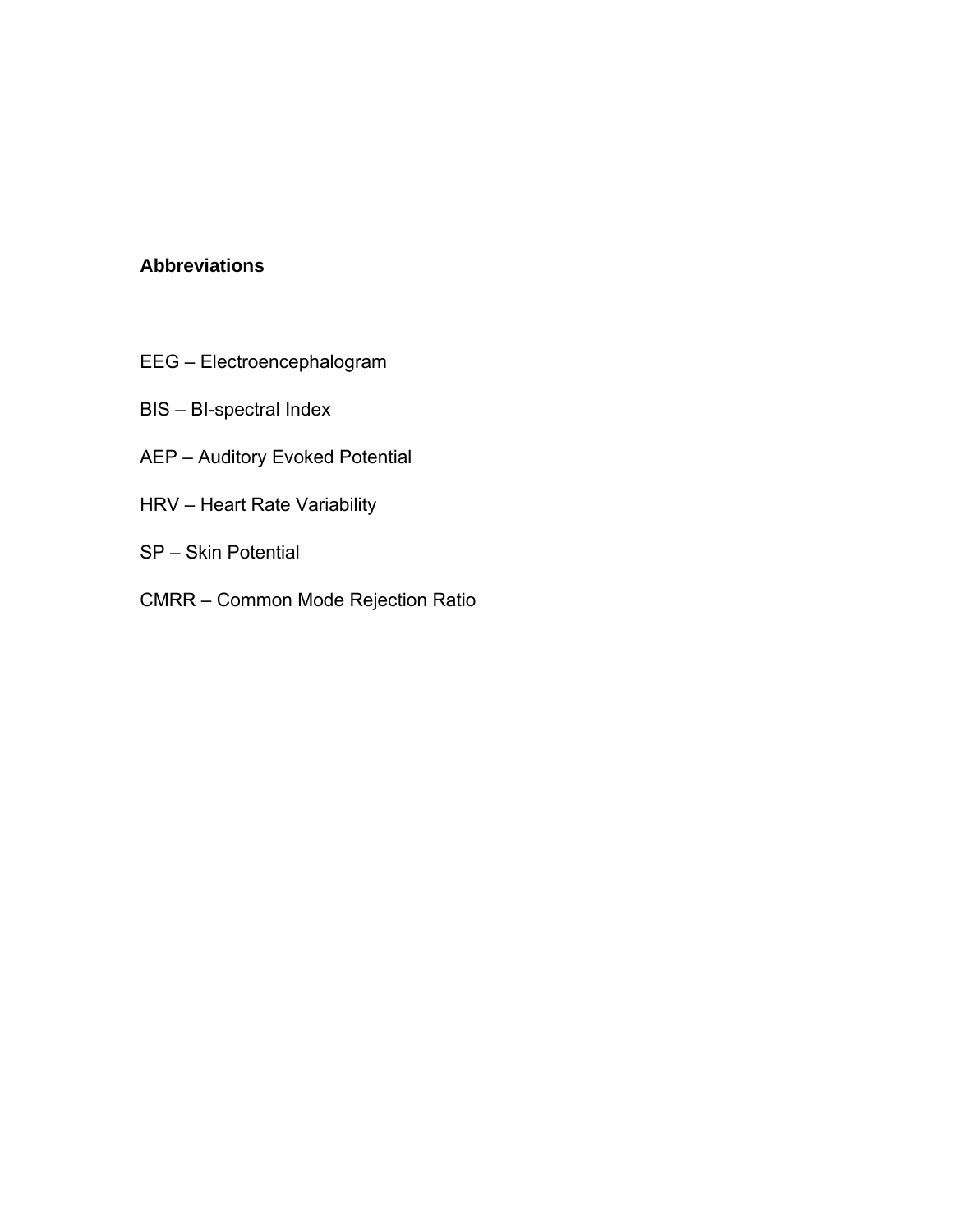# **Chapter one Introduction**

Anesthesia is an indispensable part of surgery. In the course of operation, either over or under-dosage of anesthetics will cause adverse effects on the patient. Conventionally, an anesthesiologist monitors depth of anesthesia in a patient based on observations on the underlying change of physiological symptoms such as breathing rates, blood pressure, heart beat, eye signs and the like as well as the patient's physical response to stimulation caused by the surgical procedure.

From the standpoint of the patient, the judgment whether the depth of anesthesia is sufficient or not is very important. When the depth of anesthesia is insufficient, the patient feels the full pain in the incision region, i.e., the patient is conscious. On the other hand because of simultaneous injection of drugs that paralyse the muscles of the whole body, the patient cannot talk or move to make signs to the doctor or the nurse that the anesthesia is insufficient and that he or she is feeling the pain. The intense pain brings severe trauma to the patient. Besides, the patient hears what the doctors and people around are talking about, and if it is a negative point on the patient's condition one can understand the metal trauma to the patient.

Although such occurrences are very few, almost one case in a thousand, but for the individual patients this is an experience no one would like to go through. In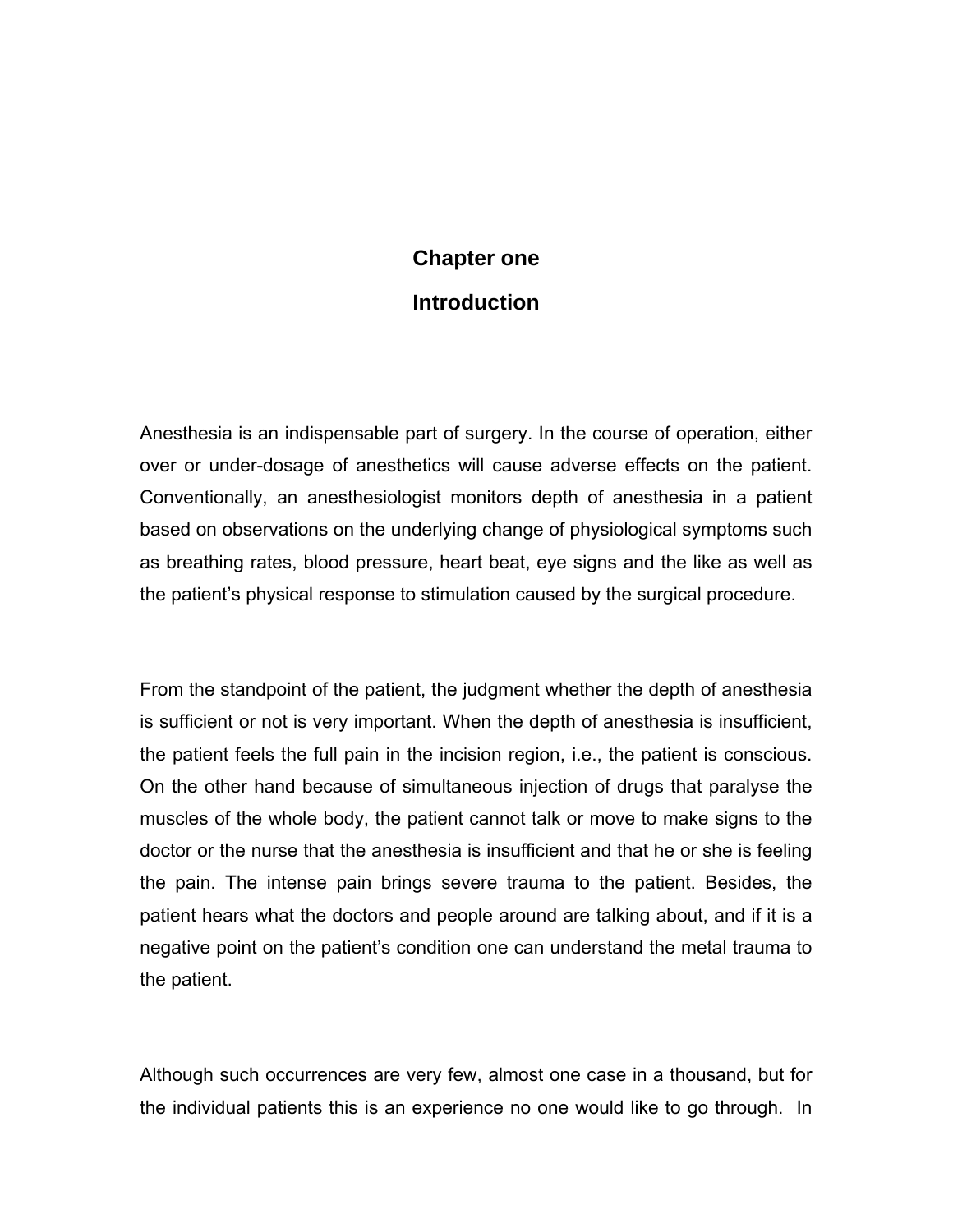recent years survey shows that after such a undesirable situation in a surgical operation sometimes the patients forget the experience due to amnesia, but many patients suffer a mental disorder which is called post operative stress disorder. Throughout the rest of the life this experience haunts them over and over again as a horrifying nightmare.

This undesirable situation occurs due to two major factors:

- 1. All patients are anesthetized to the same degree.
- 2. No measuring devices are available to monitor whether the patients are anesthetized properly or not.

Therefore, a full proof monitoring system for the depth of anesthesia in a patient is a necessity, and it does not exist at present. Some efforts have been going on at different laboratories of the world but each is trying to address the situation using a single monitoring method or procedure. Anesthesia may be monitored with different methods like Electroencephalogram (EEG), Bi-spectral index (BIS) obtained from EEG; Auditory evoked potential (AEP), Heart rate variability (HRV) and Skin potential.

In the present work we proposed that a device giving a weighted combination of a few or all of the above procedures on a patient will possibly give a better and reliable monitoring of anesthesia. This will hopefully ensure the safety of the surgical operation as well as the risk to the patient.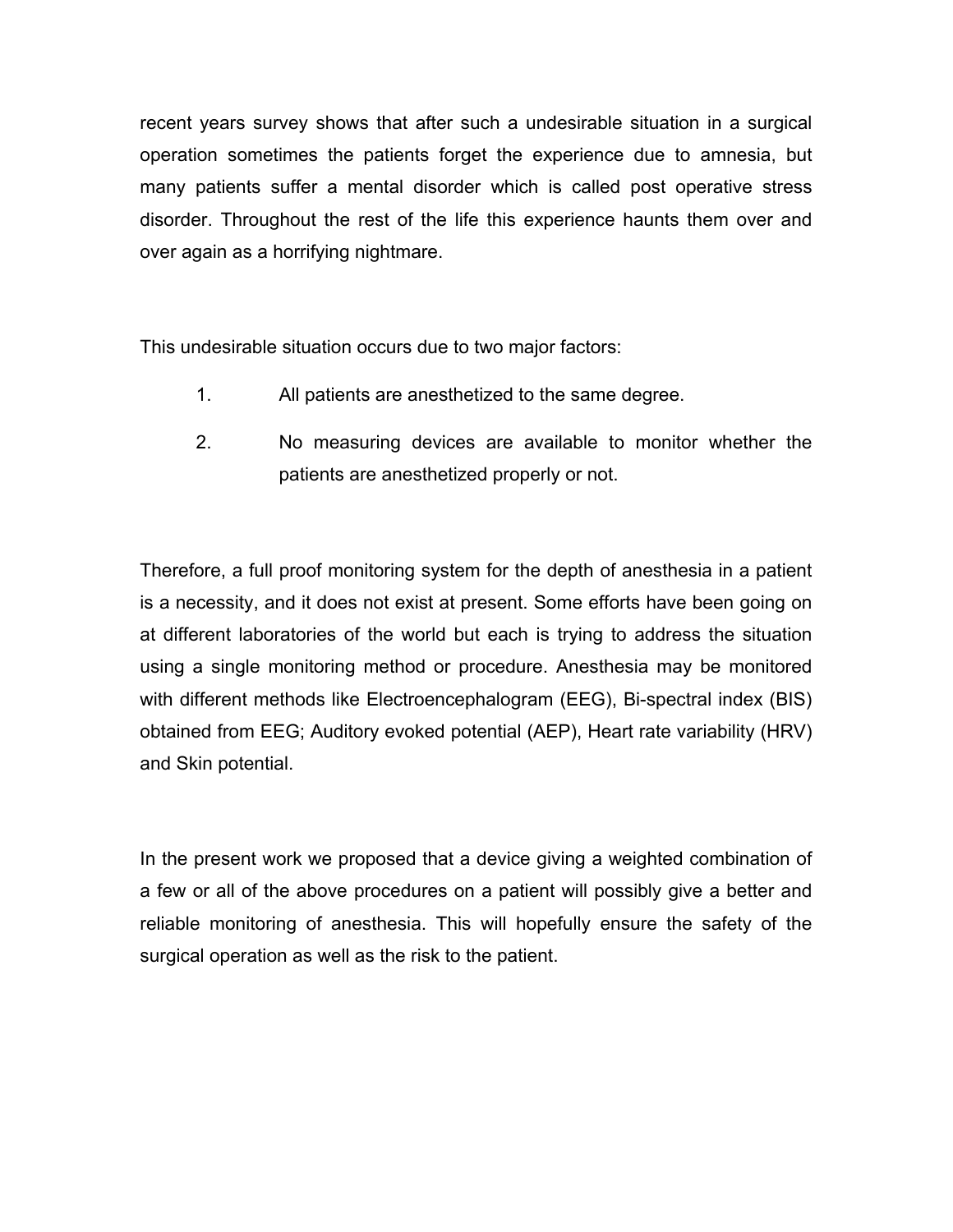This thesis is concerned with the development of an anesthesia monitoring device to detect the level of anesthesia reliably. In order to do this within the very limited timeframe available we performed the following:

- 1. We gathered relevant information from books, journals and internet.
- 2. We gathered information from anesthesia experts directly and observed real life surgical procedures. We observed the anesthesia procedures followed for different kinds of surgical operation at the BSMMU hospital, Dhaka.
- 3. We drew out a detailed plan for incorporating most of the above mentioned monitoring schemes in our proposed anesthesia level monitoring device. Each procedure will have an appropriate weight in the combination which will need to be ascertained through real life trial and errors, with the help of anesthesia experts.
- 4. Such a development procedure needs continuous work by a group over many years. Because of the very limited time available to us we tried to understand the development of a EEG hardware by studying a computerized Electrophysiology equipment developed by the project supervisor locally, with help from British scientists, earlier.
- 5. The project supervisor adapted the above equipment for EEG study through modifying the hardware and the software, which was used to obtain some real life data from volunteers for our present study.
- 6. From the information obtained we knew that when a person is asleep the EEG pattern has a dominance of frequencies around 8 to 12 Hz, which are also called α-waves. When a person is awake, β-waves between 12 and 15 Hz dominate. We expected that EEG from an anesthetized person would have a similarity to that from a person sleeping. Therefore for our preliminary work we wanted to see whether we can develop an index to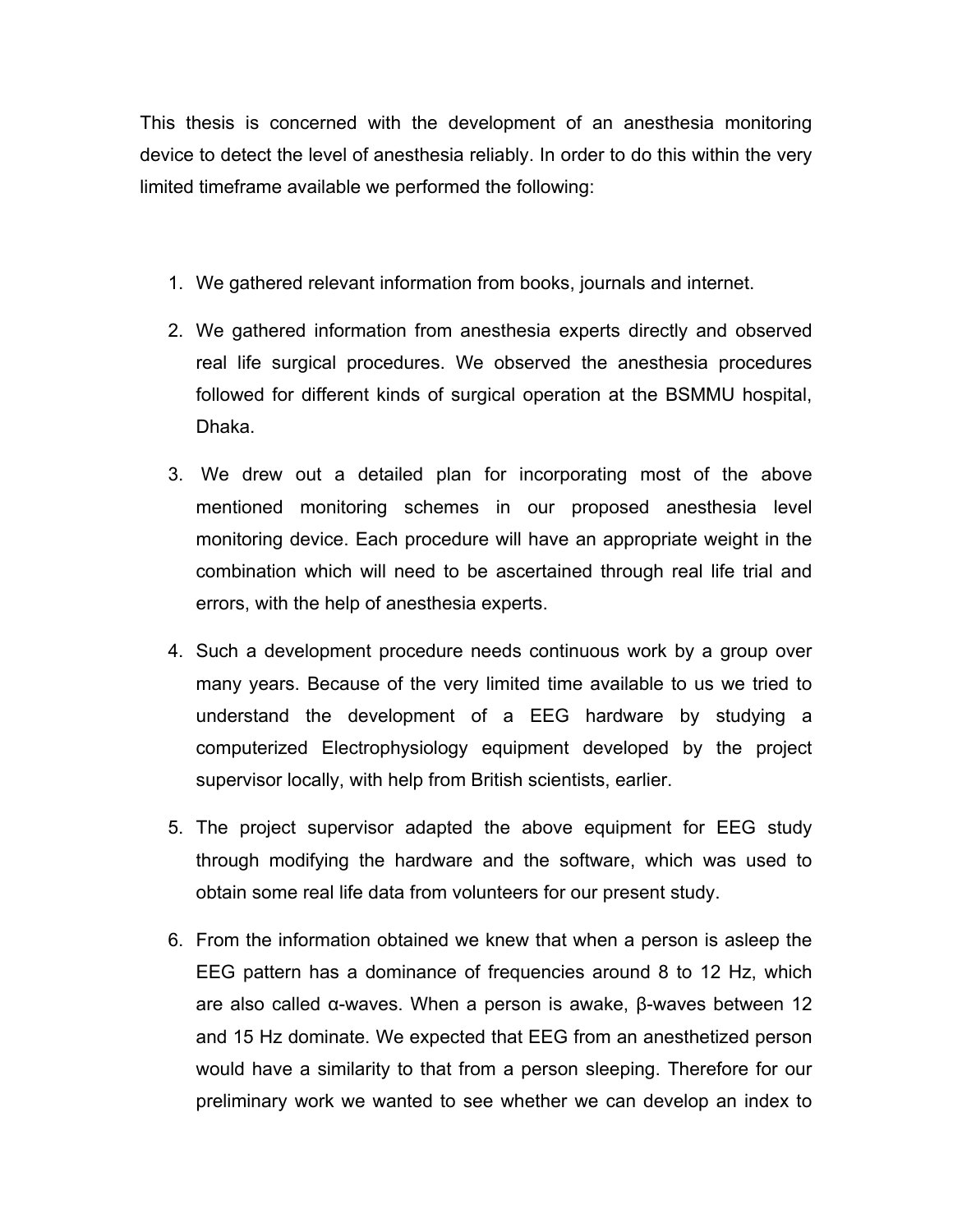distinguish the sleep and awake conditions of a human subject. For this study we collected EEG data from a few volunteers repeatedly (20 for each condition) using the above equipment when they were awake and when they were asked to sleep.

7. The above EEG data was analyzed using a mathematical software package (Sigview) to obtain the Fast Fourier Transform (FFT) of the signals which gave their amplitudes in the frequency domain. Then components between 7 and 10 Hz and that between 12 and 15Hz were separated out and analyzed to get the mean, standard deviation, full range, etc. of their amplitudes within those two frequency windows. Simple ratios were obtained for all these parameters occurring within the two frequency windows. Finally statistical t-tests were performed between these parameters corresponding to the two situations (sleep and awake) to see if there was a significant difference between the findings.

This thesis is organized as follows: Chapter Two is a review on anesthesia and the existing methods are briefly described here. Chapter Three proposed anesthesia monitoring device. Chapter Four is concerned with EEG data analysis and Chapter Five concludes the thesis with future aspects.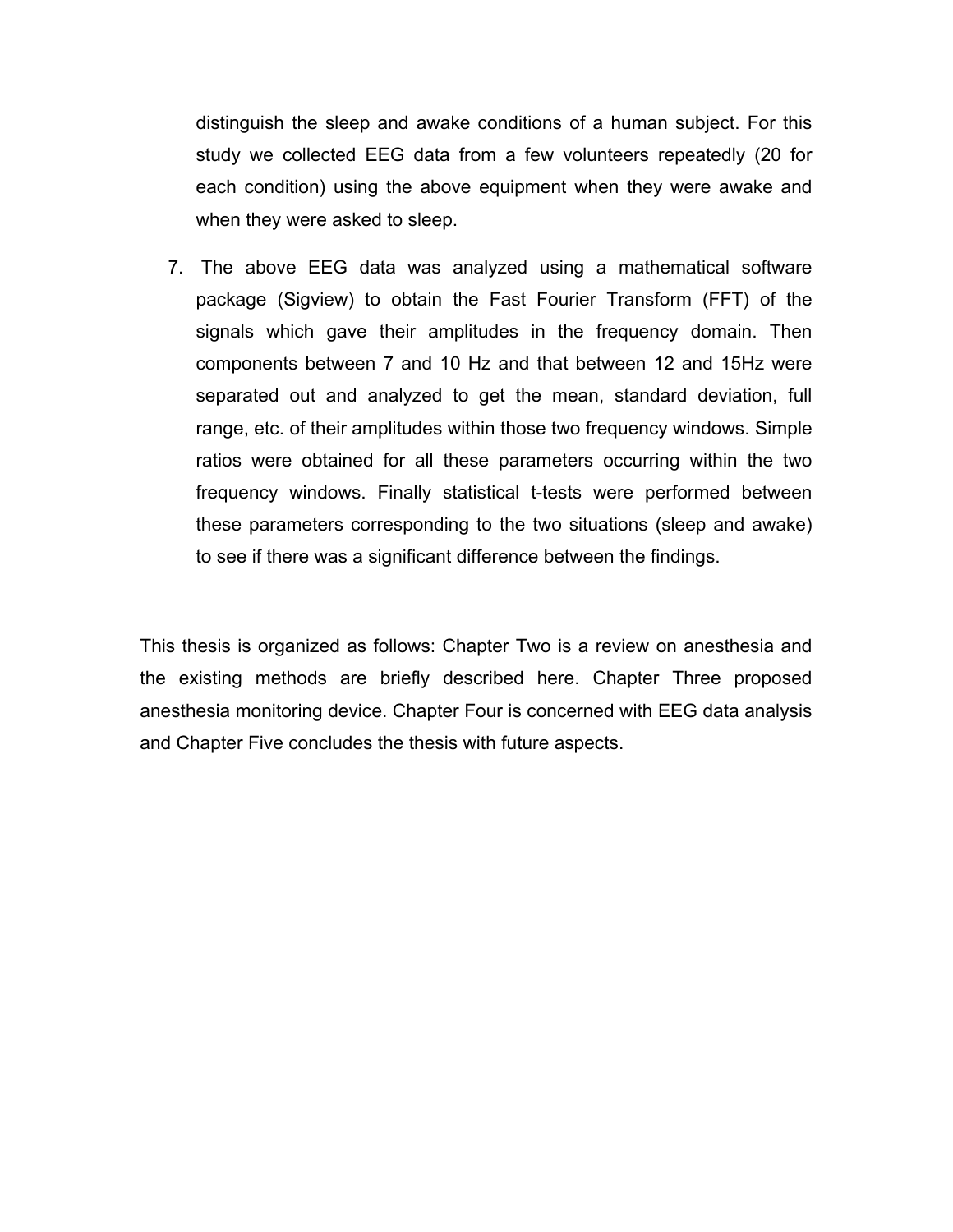## **Chapter Two**

## **Literature Review**

This chapter is written as a summery of the exploration done in the fields of determining the depth level of anesthesia and the existing methods with all the aspect.

Sections 2.1, 2.2, 2.3 below provide reviews on anesthesia and its procedure, the existing qualitative methods to observe the anesthesia process and the innovations to determine the depth of anesthesia level.

#### **2.1 Anesthesia Stages**

Anesthesia has traditionally meant the condition of having sensation (including the feeling of pain) blocked or temporarily taken away. This allows patients to undergo surgery and other procedures without the distress and pain they would otherwise experience. It is done with few steps –

- 1. Analgesia or Induction: Blocks the conscious sensation of pain.
- 2. Hypnosis or Sedative: producing unconsciousness.
- 3. Paralysis: preventing unwanted movement or muscle tone.
- 4. Muscle relaxation: Obstundation of reflexes, preventing exaggerated autonomic reflexes.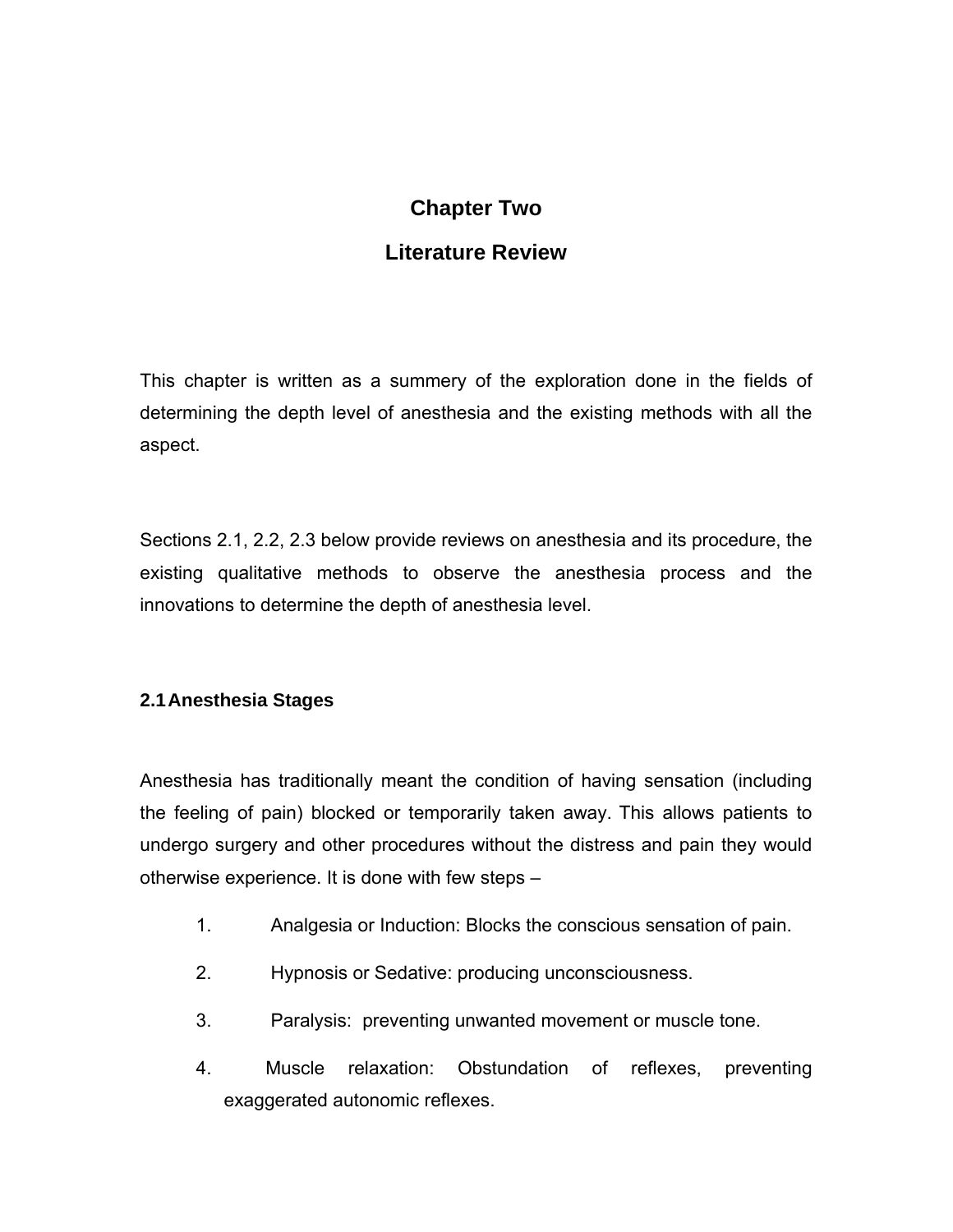Recent medical case studies show that patients been prepared for surgery and other complicated operations by putting them into an anesthetized state sometimes can sense the pain due to surgery.

- Experiencing physical pain-1 of every1000 patients undergoing noncardiac surgery, 3 of every 1000 cardiac patients.
- Australian researchers found that 56% of a group of 200 patients awaiting surgery had heard about awareness during operation.
- 42.5% of the group expressed anxiety about it.
- Post-traumatic stress disorder (PTSD) is a common result of awareness episodes.
- A 2001 study done at Boston University reported that 56.3% of a group of patients who had awakened during surgery met the diagnostic criteria for PTSD--as late as 17 years after their operation.

#### **2.2 Qualitative Methods**

Though anesthesia is a very important part during surgery but the way these patients are anesthetized is manually followed.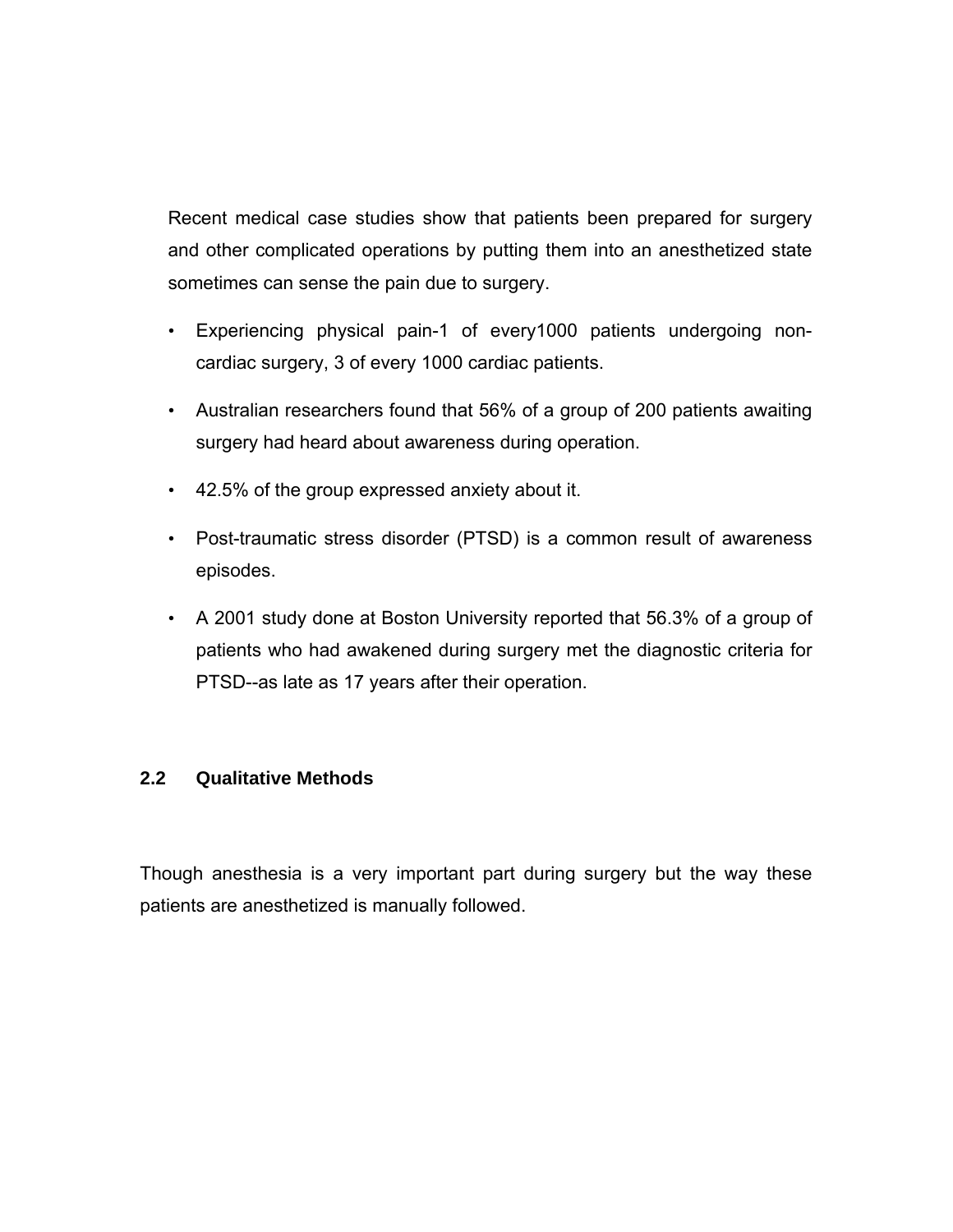#### **2.2.1 Unspecified Dose Of Drugs**

More than 8-10 drugs are used for anesthesia. The drugs which are used for anesthesia are given to the patients by same degree with respect to their weight. Like – propofol is given 1-3 gm/kg. But it is not specified whether it is 1.5, 1.8 or 2.6 or 2.9. Rather than knowing the specified range doctors normally give the same dose for all the patients. But if a patient needs 1.5 gm/kg propofol and he is given 2.9 gm/kg then it turns into worse condition for the extra amount of drug for the patient during recovery stage from anesthesia. Sometimes patients fail to recover properly and go for coma. Normally doctors use their experience in search of specified range of drugs given for their patients. But it is definitely an important issue when patients need to be anesthetized using more than 8-10 drugs without knowing the specified drug range.

#### **2.2.2 Other Qualitative Methods**

To maintain the anesthetized condition doctors normally observe the patients whether they are sweating, tearing or not and also they check the heart rate very frequently using the patient monitoring device. If doctors get the patients started sweating or tearing then doctor comes to know that the patients need more anesthetics drugs and the patient is not yet anesthetized properly.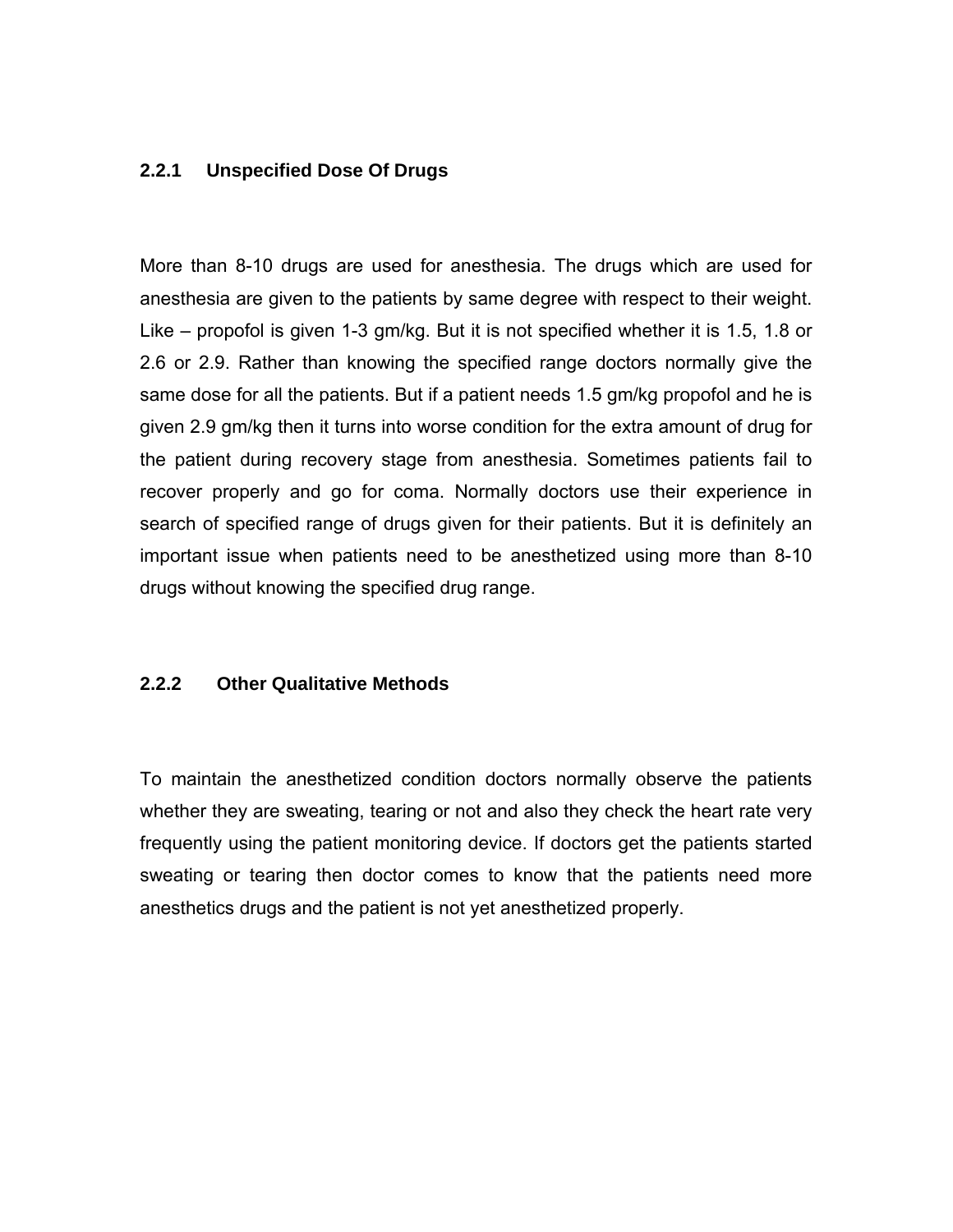#### **2.3 The Innovations to determine the depth of anesthesia**

Very lately of this century but this proper anesthesia problems has grown its concern for all. And the necessity of determining the depth of anesthesia level has become prominent for this modern world. Few methods are innovated to determine the depth of anesthesia level but no methods are still properly used for various reasons. The explorations are as follows –

#### **a) Electroencephalogram (EEG)**

EEG is a complex recording of the electrical activity of the nerve cells in the brain. The EEG is typically described in terms of rhythmic activity and transients. The rhythmic activity is divided into bands by frequency.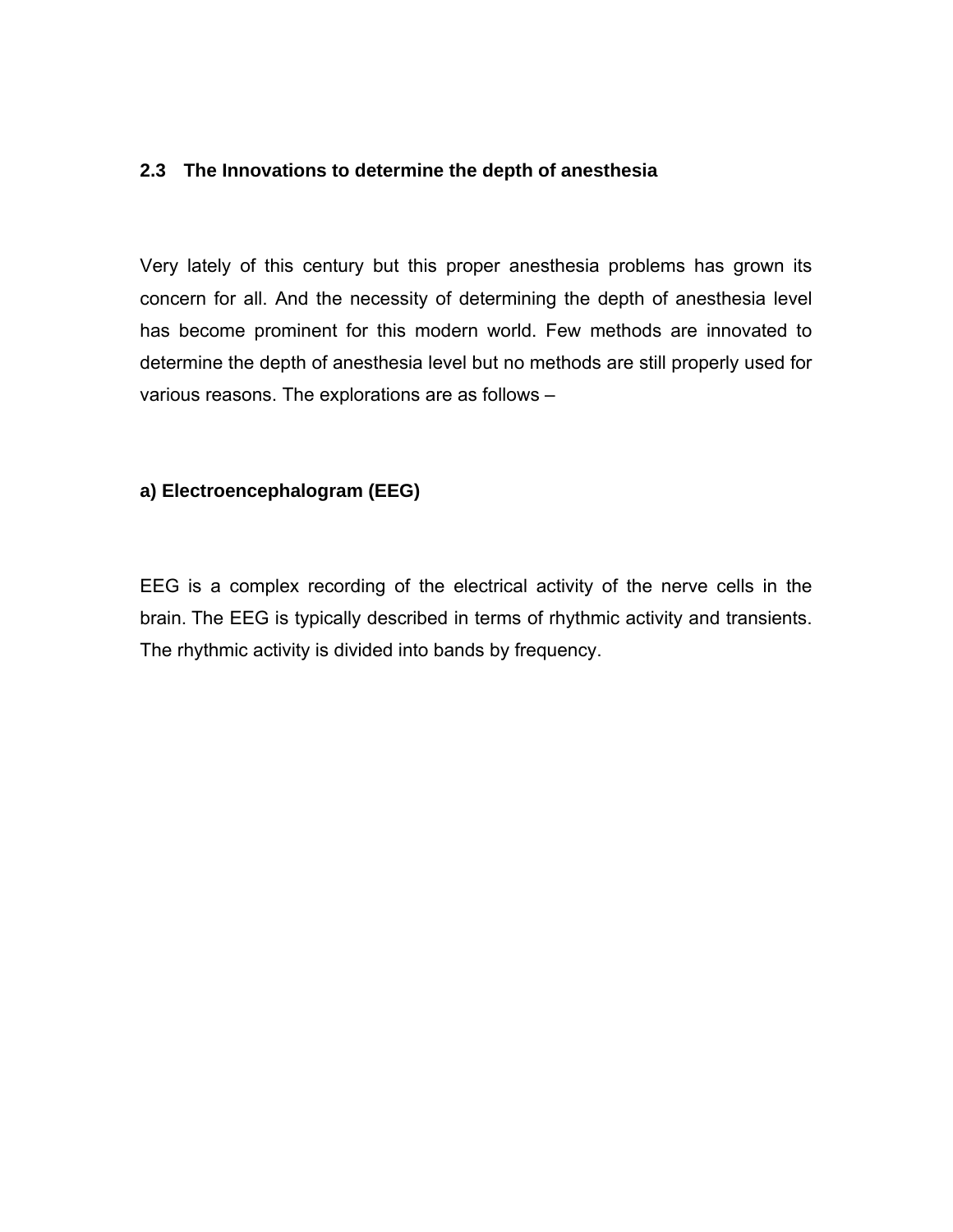# **Comparison table of EEG bands:**

| <b>Type</b>            | <b>Frequency</b><br>(Hz)  | <b>Location</b>                                                                                                                    |           | <b>Normally</b>                                                                      | <b>Pathologically</b>                            |                                                                                                                                    |  |
|------------------------|---------------------------|------------------------------------------------------------------------------------------------------------------------------------|-----------|--------------------------------------------------------------------------------------|--------------------------------------------------|------------------------------------------------------------------------------------------------------------------------------------|--|
| <b>Delta</b> up to $4$ |                           | frontally in<br>adults, posterior<br>in children;<br>high amplitude<br>waves                                                       |           | adults slow wave<br>sleep<br>in babies                                               | $\bullet$<br>$\bullet$                           | sub cortical<br>lesions<br>diffuse lesions<br>metabolic<br>encephalopathy<br>hydrocephalus<br>Deep midline<br>lesions.             |  |
|                        | <b>Theta</b> $4-7$ Hz     |                                                                                                                                    | $\bullet$ | young children<br>drowsiness or<br>arousal in older<br>children and adults<br>idling | $\bullet$<br>$\bullet$<br>$\bullet$<br>$\bullet$ | focal sub<br>cortical lesions<br>metabolic<br>encephalopathy<br>deep midline<br>disorders<br>some instances<br>of<br>hydrocephalus |  |
|                        | Alpha $8 - 12$ Hz         | Posterior<br>regions of head,<br>both sides,<br>higher in<br>amplitude on<br>dominant side.<br>Central sites<br>$(c3-c4)$ at rest. |           | relaxed/reflecting<br>closing the eyes                                               |                                                  | coma                                                                                                                               |  |
|                        |                           | both sides,<br>symmetrical<br>distribution,<br><b>Beta</b> $12 - 30$ Hz most evident<br>frontally; low<br>amplitude<br>waves       |           | alert/working<br>active, busy or<br>anxious thinking,<br>active<br>concentration     | ٠                                                | benzodiazepines                                                                                                                    |  |
|                        | <b>Gamma</b> $30 - 100 +$ |                                                                                                                                    |           | certain cognitive<br>or motor functions                                              |                                                  |                                                                                                                                    |  |

### Comparison of EEG bands

Table 2.1: Comparison of EEG bands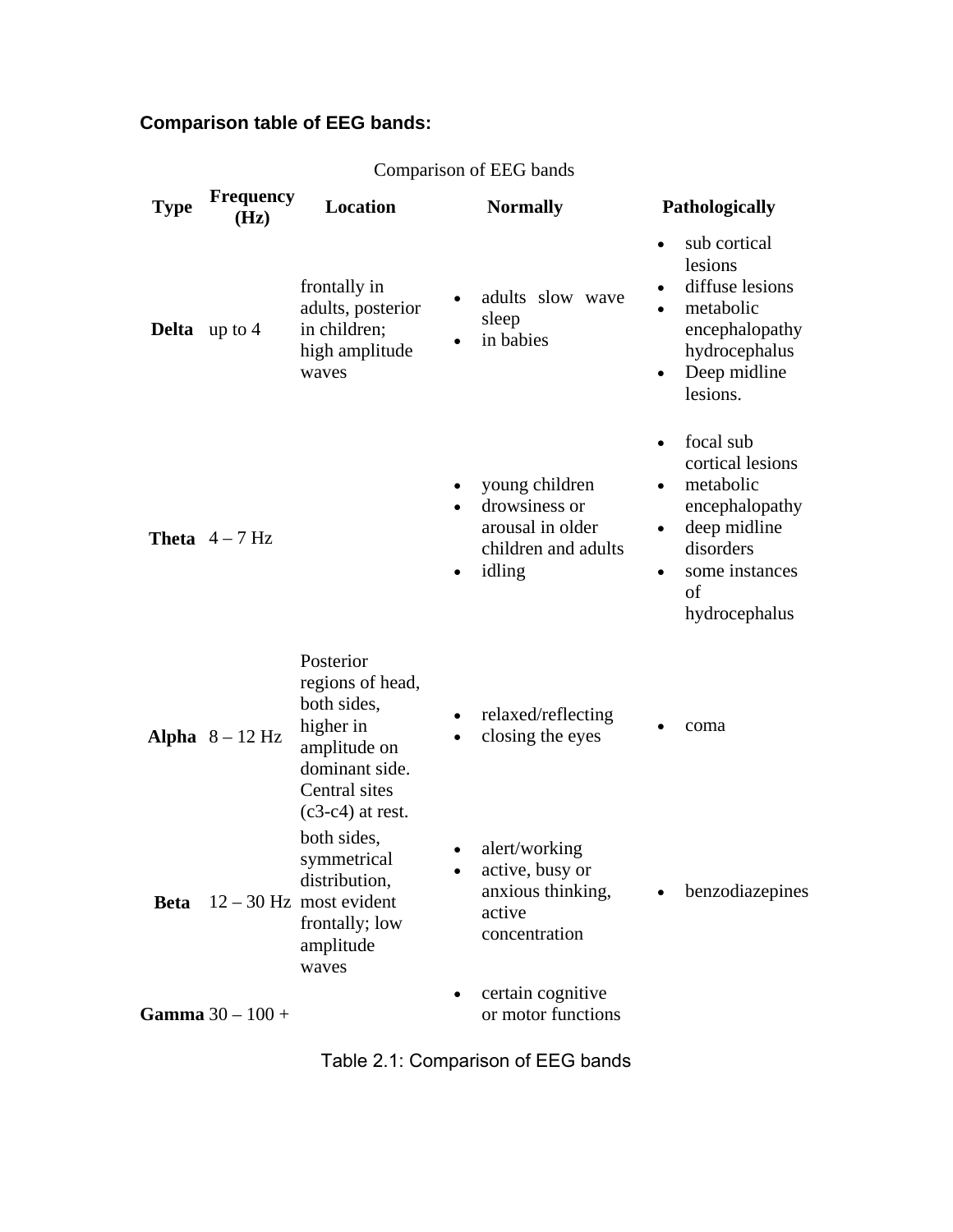**EEG level during anesthesia:** 



Fig 2.1: EEG level during anesthesia

EEG has several limitations. Most important is its poor spatial resolution. EEG is most sensitive to a particular set of post-synaptic potentials. But EEG has several strong sides as a tool of exploring brain activity.

#### **b) Bi-spectral Index (BIS)**

This method is very recent and very promising to overcome the improper anesthesia problem. It uses one channel EEG, analyses to get values at two specific frequencies. A proprietary (not disclosed) combination of these two values gives BIS. It is scaled from 100 to 0 so that the BIS value decreases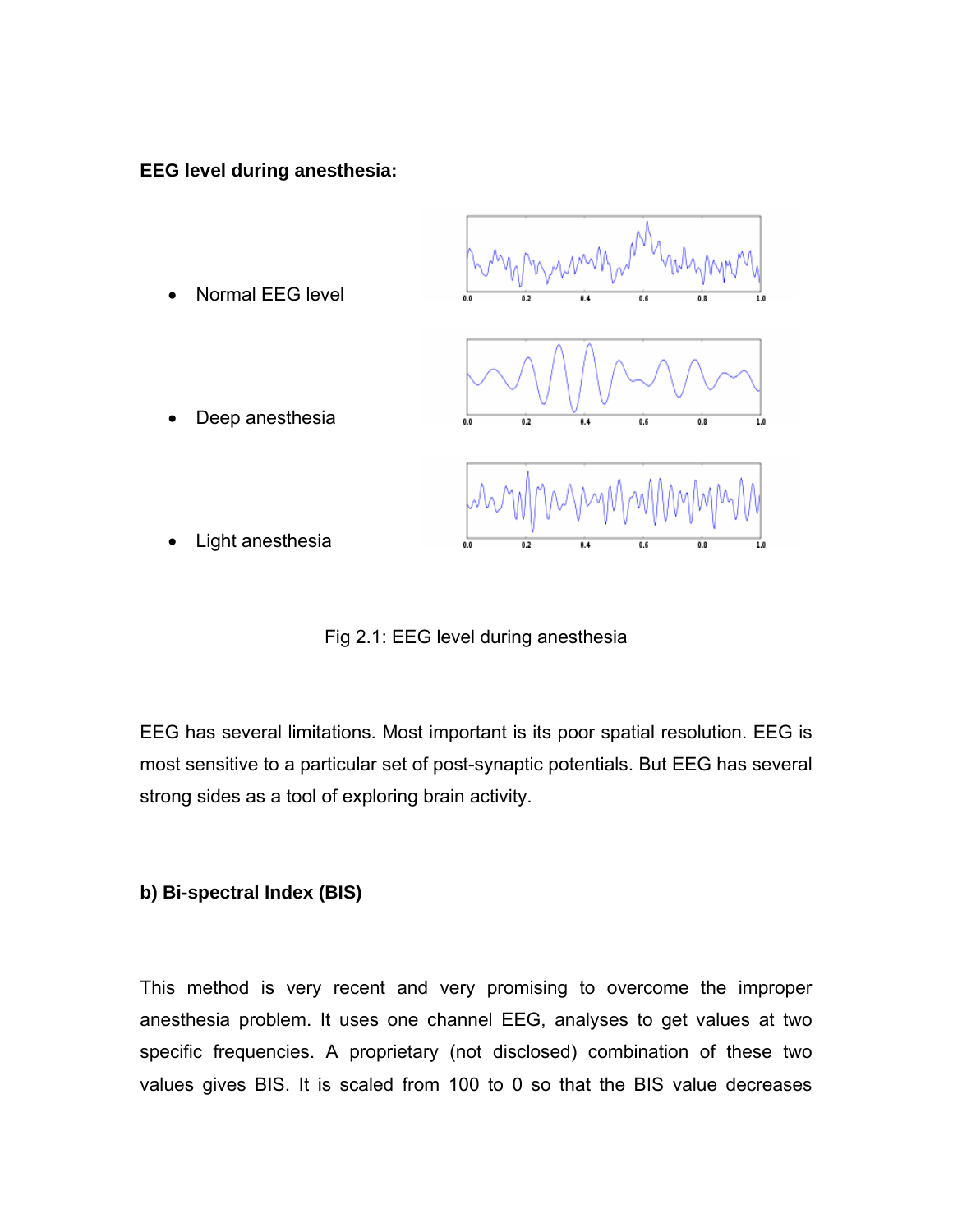linearly with increasing doses of anesthesia. But BIS values had little relationship to serum blood concentrations of anesthetic agents.

### **c) Auditory Evoked Potential**

This method evoke potential from brain due to pulsed sound applied to an ear (extends to about 300ms). During anesthesia AEP is the very last to disappear and the first to reappear during recovery stage. It takes less than 30 seconds to get the signal from AEP (needs averaging over 100's of AEP's to eliminate noise) which is a very long time for instant control of drugs.

### **d) Heart Rate Variability (HRV)**

Heart rate variability (HRV) is a measure of the beat-to-beat variations in heart rate. It is usually calculated by analyzing a time series of beat-to-beat intervals from the ECG with respect to anesthesia level.

#### **e) Skin Potential**

This method Measures potential difference between regions with higher perspiration to one with lower perspiration, typically in the hand. It differs in anesthesia and awareness.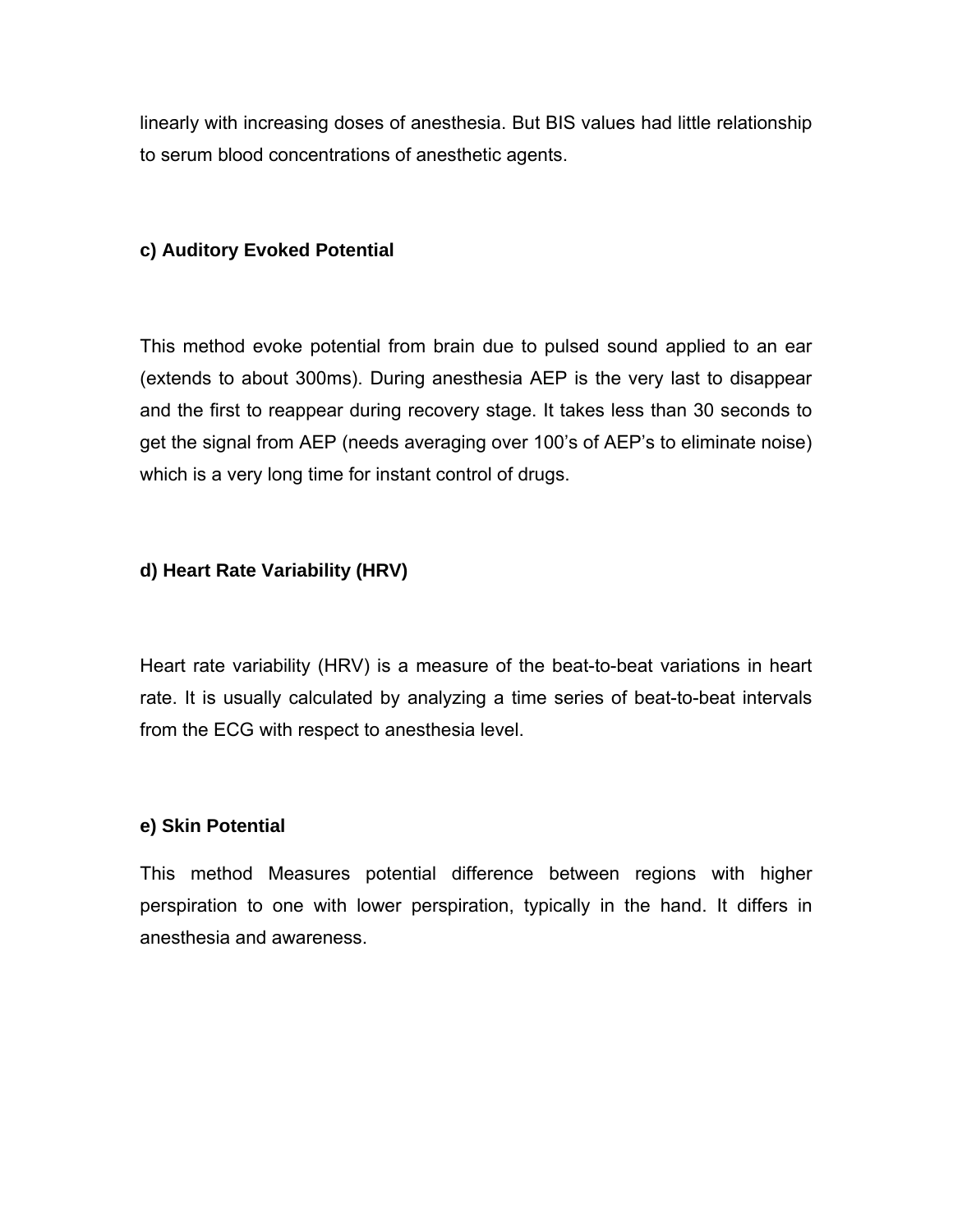# **Chapter Three**

# **Proposed Anesthesia Level Monitoring Device**

Though at present, to monitor and detect the depth of anesthesia, other than basing one's experience, an anesthesiologist also monitors and detects depth of anesthesia based on some of the most commonly used methods described in the previous chapters. But these methods are not sufficient itself to detect the anesthesia level. This chapter is concerned to propose a sufficient device to detect the depth of anesthesia level for any kind of surgical operation for a human body.

Sections 3.1, 3.2 below provide the idea for an efficient device to determine the depth of anesthesia level properly.

#### **3.1 Need of a Efficient Device**

Different methods are used to detect the anesthesia level. Where EEG is taken from brain electrical signal, AEP signal is taken from auditory signal or skin potential signals are taken from skin and ECG is taken from cardiac signals.

But the EEG signal based anesthesia monitoring device will not work properly if a patient has a neural surgery, again AEP will not work efficiently if a patient has an auditory surgery and this phenomena would also be same for ECG based anesthesia level monitoring device.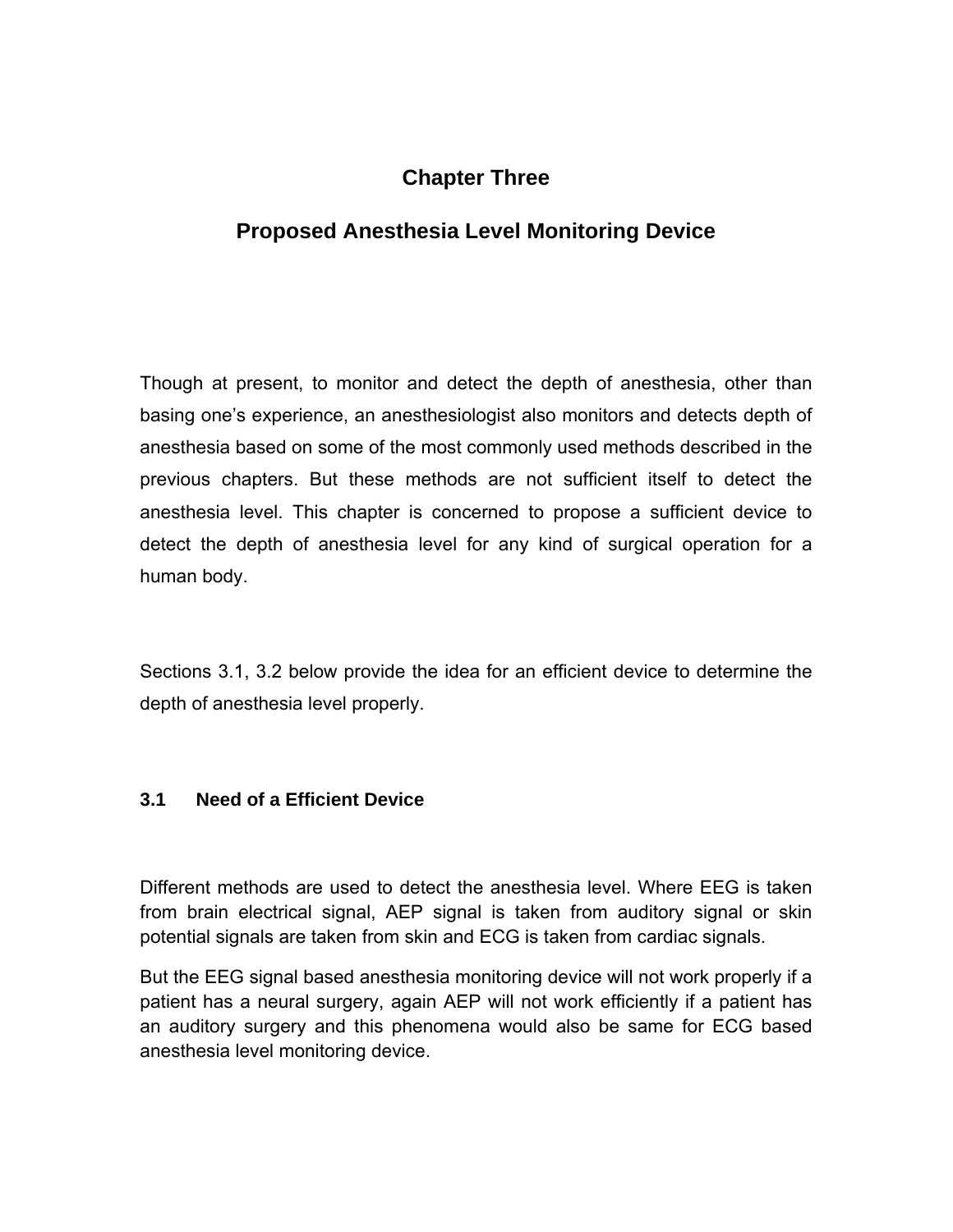#### **3.2 Proposed Device**

We propose a device where five methods would be combined together. Five methods would be used to take signals from different part of the human body at a time. These five methods are EEG, BIS, AEP, HRV and SP. Where EEG and BIS signals would be available from brain electrical signals, AEP would be taken from auditory signals and other HRV and SP signals would be available from cardiac and skin signals respectively.



Measurement of:

Fig 3.1: Block diagram of the proposed device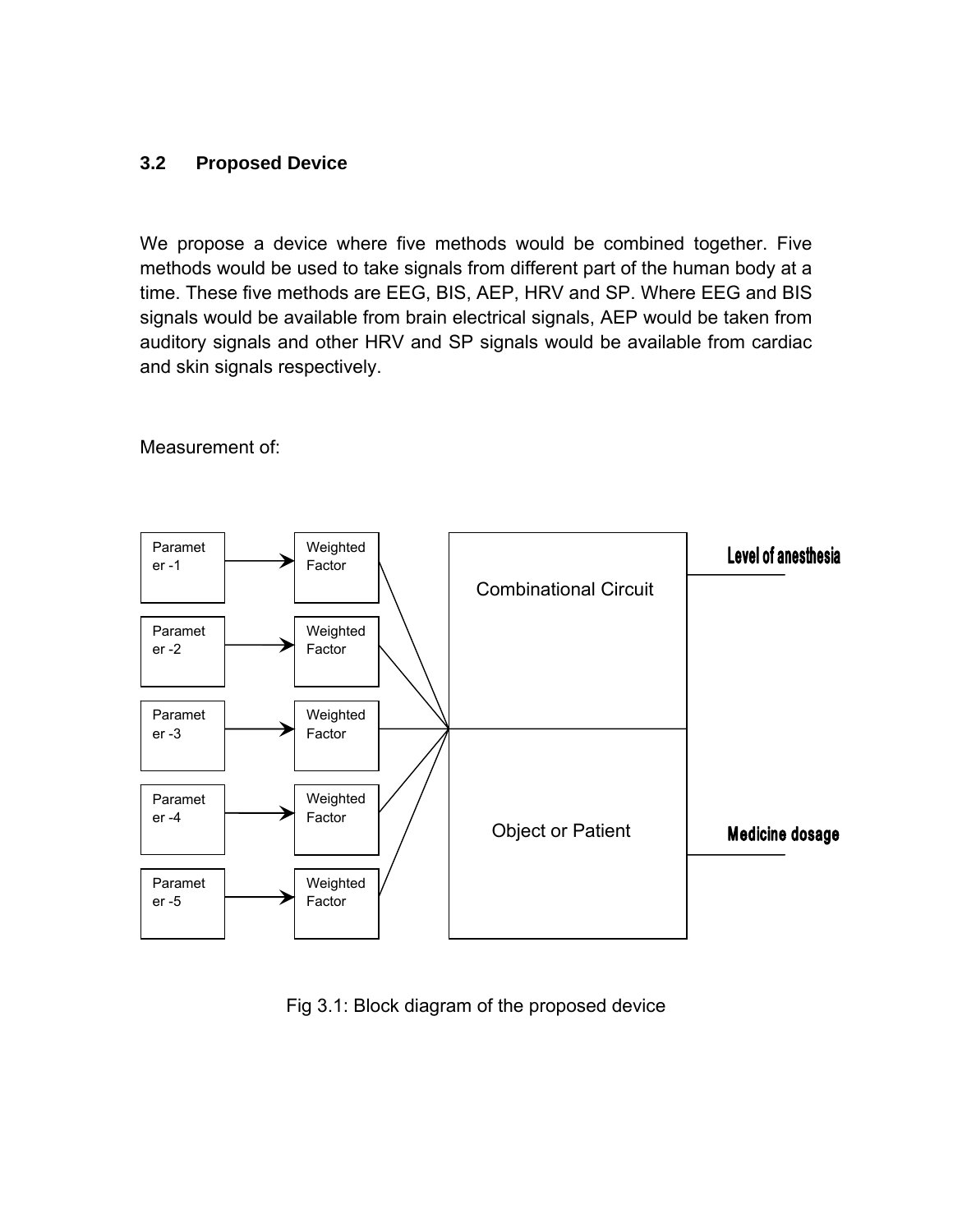The signals taken from different part of the body are needed to multiply with some weighted factor. The combinational circuit would be designed such a way that the signals will be processed at a time and an average output will give the level of anesthesia.

The theory underlying BIS has not been publicly disclosed yet. As the BIS can determine the specific dosage of medicine for each patient particularly so a device combining with BIS technique must enhance and fulfill the commitment of anesthesia level monitoring perfectly.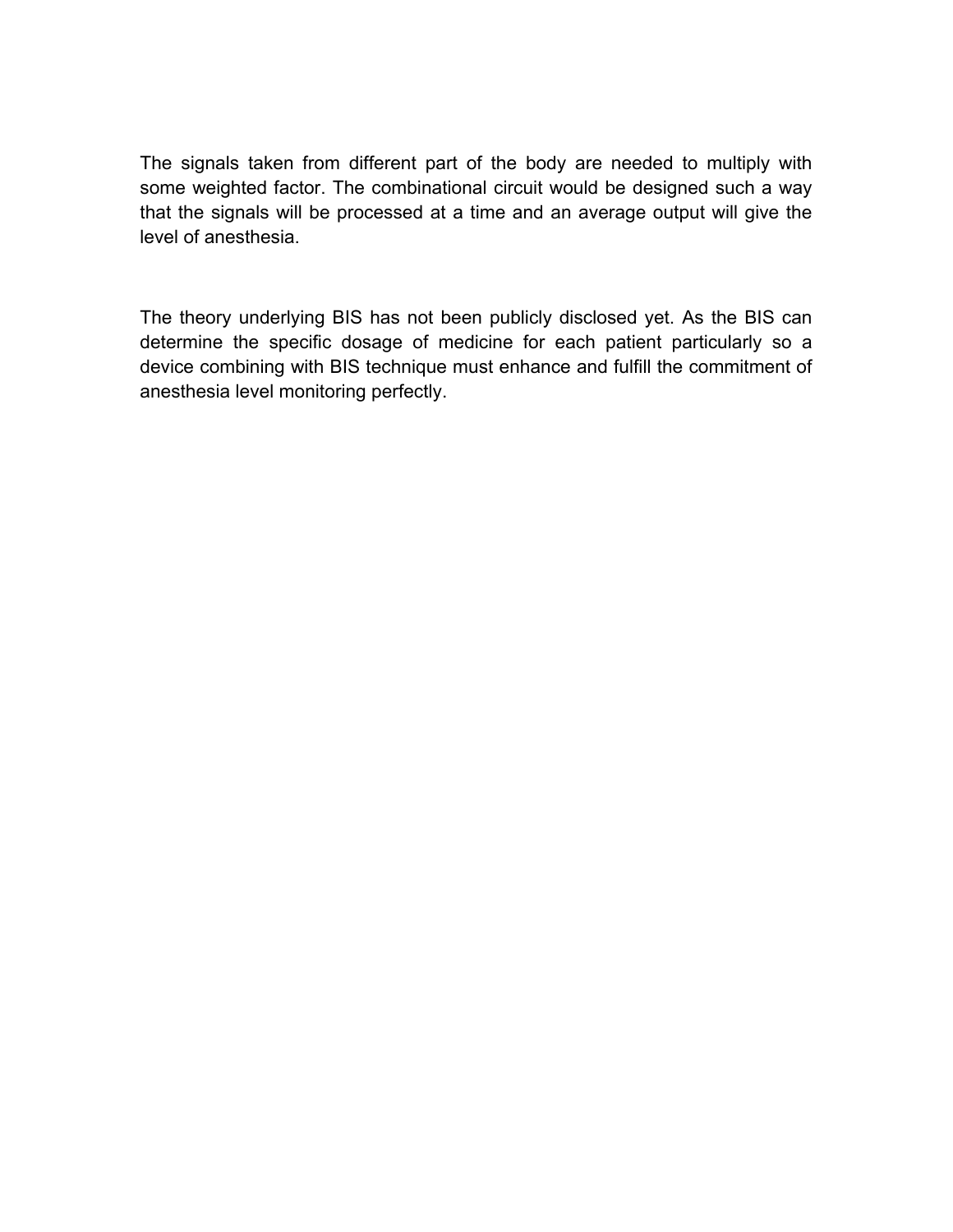# **Chapter Four**

# **EEG Analysis**

This chapter is concerned with our present work with EEG signals and understanding the EEG circuit design and fabrication, analyzing the data taken from EEG.

Section 4.1 below provides the information of EEG circuit, section 4.2 describes the EEG data analysis.

#### **4.1 EEG Circuit**

EEG circuit consists of the elements figured below-



Fig 4.1: EEG circuit

#### **4.1.1 Front End**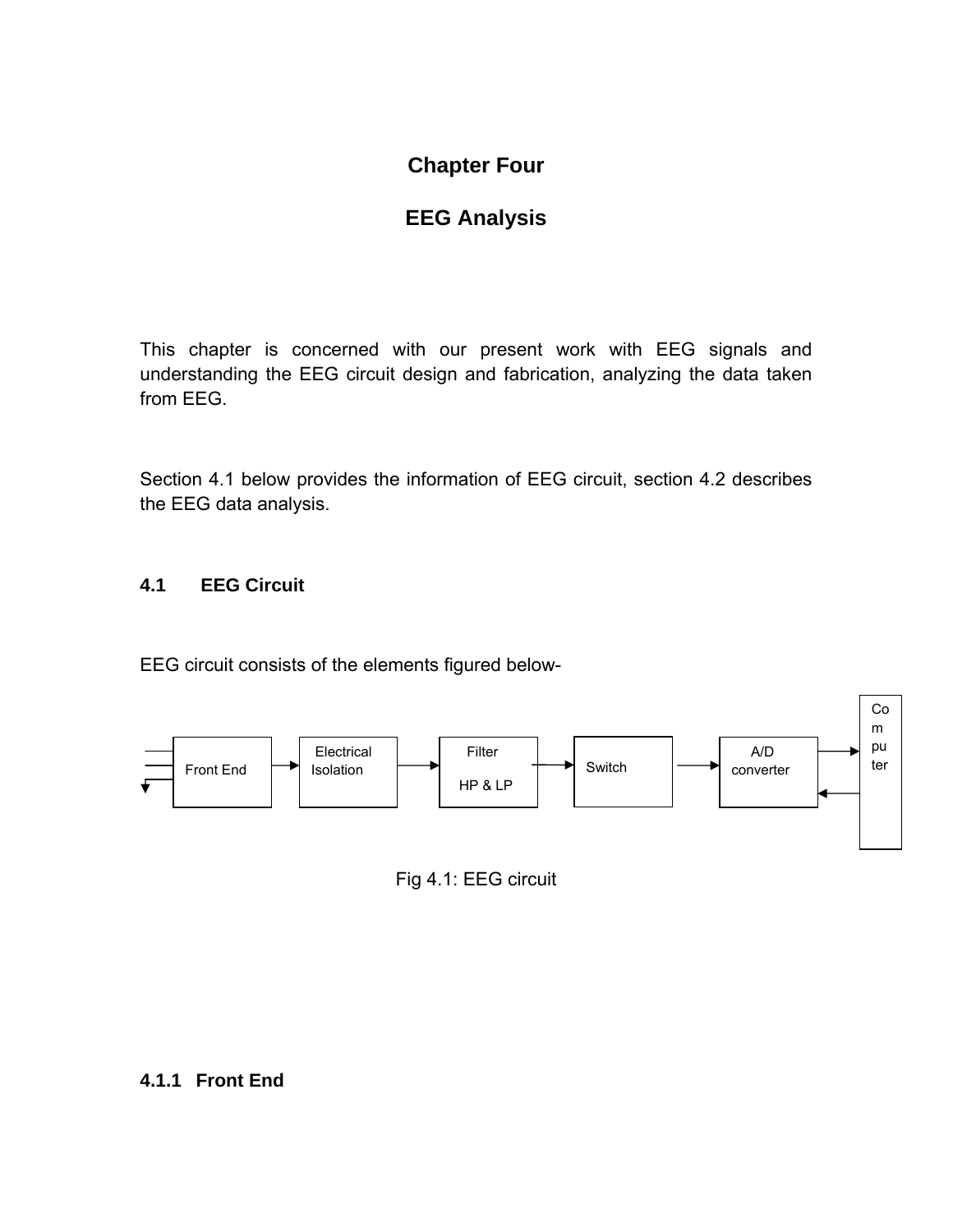Here front end consist of preamplifier which is a differential amplifier with high gain and high CMRR (common mode rejection ratio).



Fig 4.2: Instrumentation Amplifier

Basic circuit connection of the front end AD524 has high gain level. We have used the gain level up to 1000 and this circuit gain level value was up to 250,000. Here power supply was isolated patient safety and to get noise free signals. To get isolated power supply either battery or any special isolated power supply can be used here.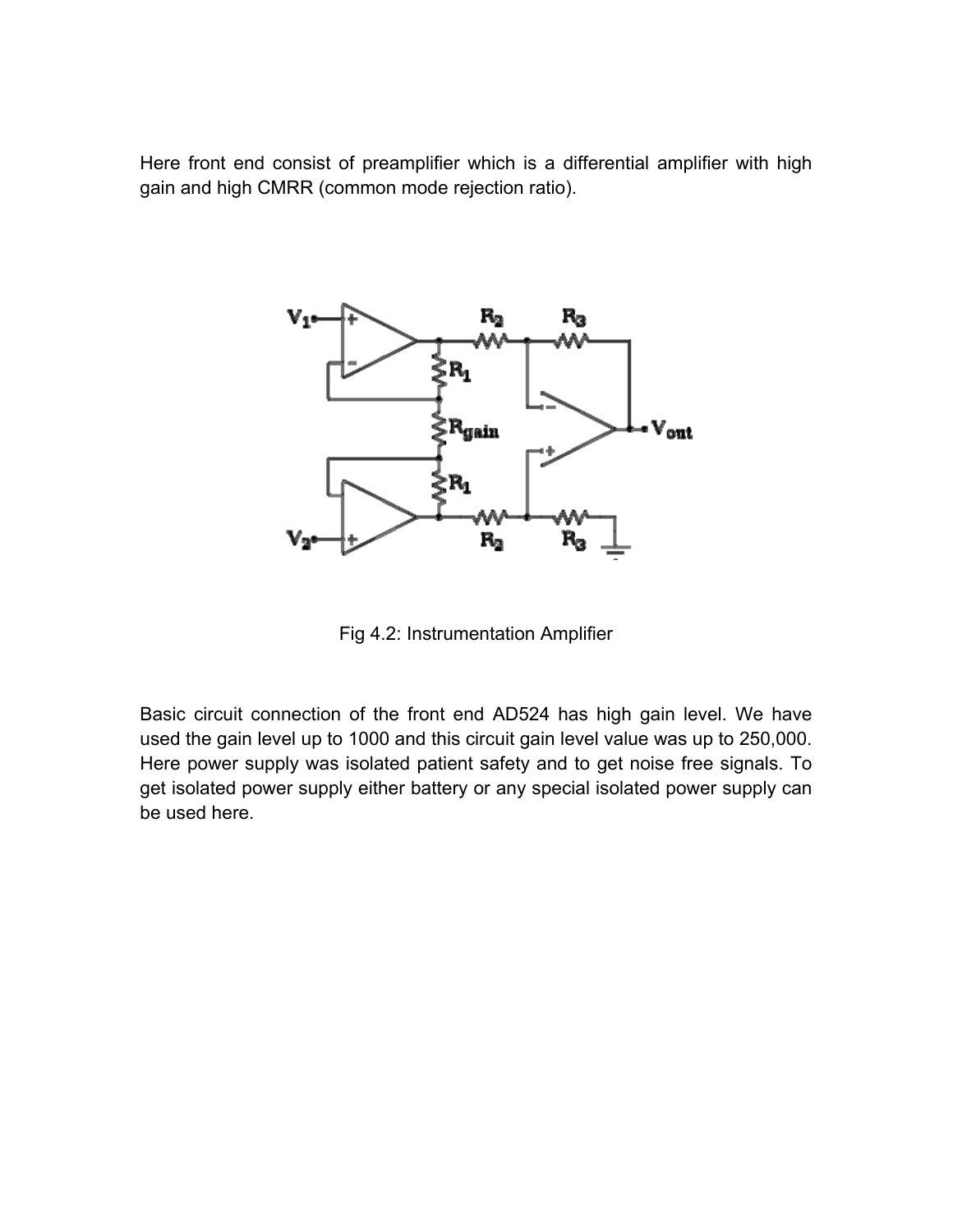

Fig 4.3: Basic circuit connection of the front end AD524

### **4.1.2 Electrical Isolation**

Electrical isolation uses optocoupler to reduce noise from mains. And it is important for patient's safety as it isolates from mains. Optocoupler is a device that uses a short optical transmission path to transfer an electronic signal between elements of a circuit typically a transmitter and a receiver, while keeping them electrically isolated—since the electrical signal is converted to a light beam, transferred, then converted back to an electrical signal, there is no need for electrical connection between the source and destination circuits.

#### **4.1.3 Filter & Switchable gain amplifier & level shifter & others**

Here low pass filter and high pass filter has the frequency range of 0.2 Hz-100 Hz respectively. After getting the filtered signal switchable gain amplifier & level shifter is used to make the signal appropriate for the next stage of A/D converter. We have worked with 8 bit A/D converter and computer interface system was available there.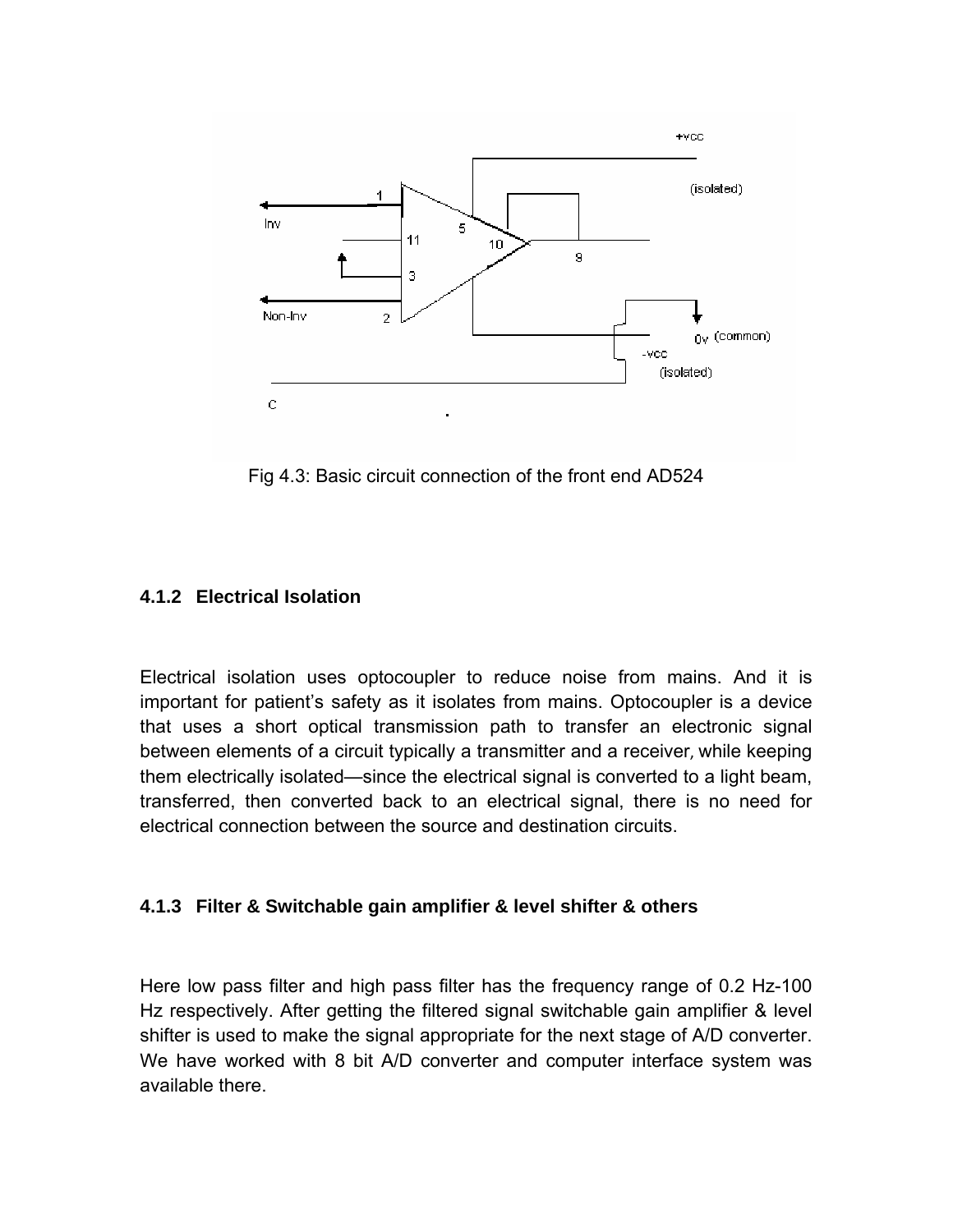#### **4.2 Procedure to take EEG data**

We tried to develop this one channel EEG circuit described above. To get the EEG signals we have worked with this existing circuit in Trauma Center. To get the EEG signals certain steps have to follow properly to get a noise free, low resistive signal. The steps are as follows-

#### **4.2.1 Electrode & Placement**

An electrode is a conductor through which electric current is passed. Found in variable forms, electrodes may be wires, plates, or rods. An electrode may be constructed of metal, such as copper, silver, lead, or zinc. However, an electrode may also be made of a nonmetal substance, such as carbon.

In conventional scalp EEG, the recording is obtained by placing electrodes on the scalp area by light abrasion to reduce impedance due to dead skin cells. Here we have used the carbon rods.

Jelly is used for conductivity as used for ECG. As to maintain the contact resistance low, cleansing of skin is very important here which is maintained properly.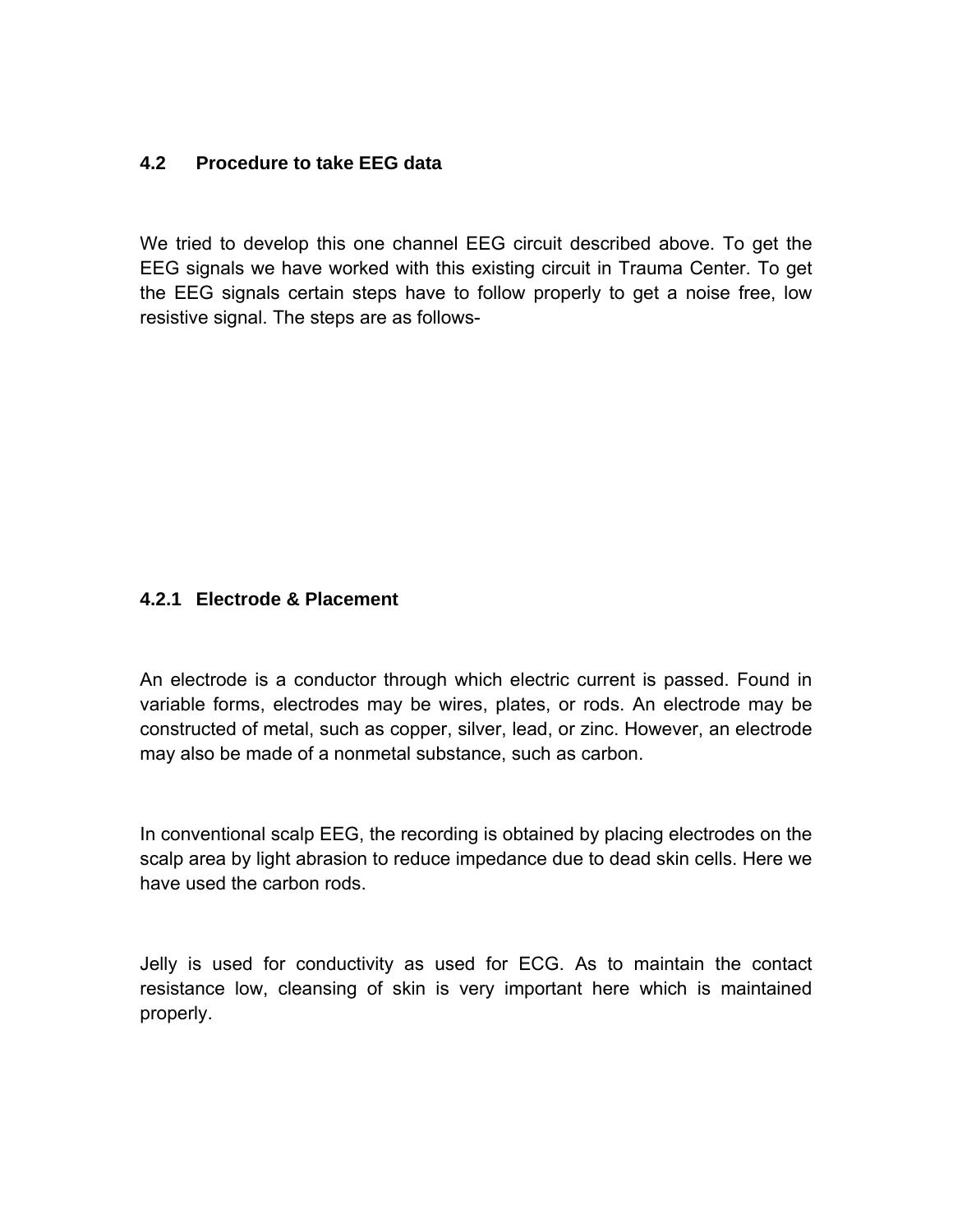Here we have used three electrodes; each electrode is connected to one input of a differential amplifier; a common system reference electrode is connected to the other input of each differential amplifier. A common ground is put in the middle of the other two electrodes.



Fig 4.4: Electrode Placement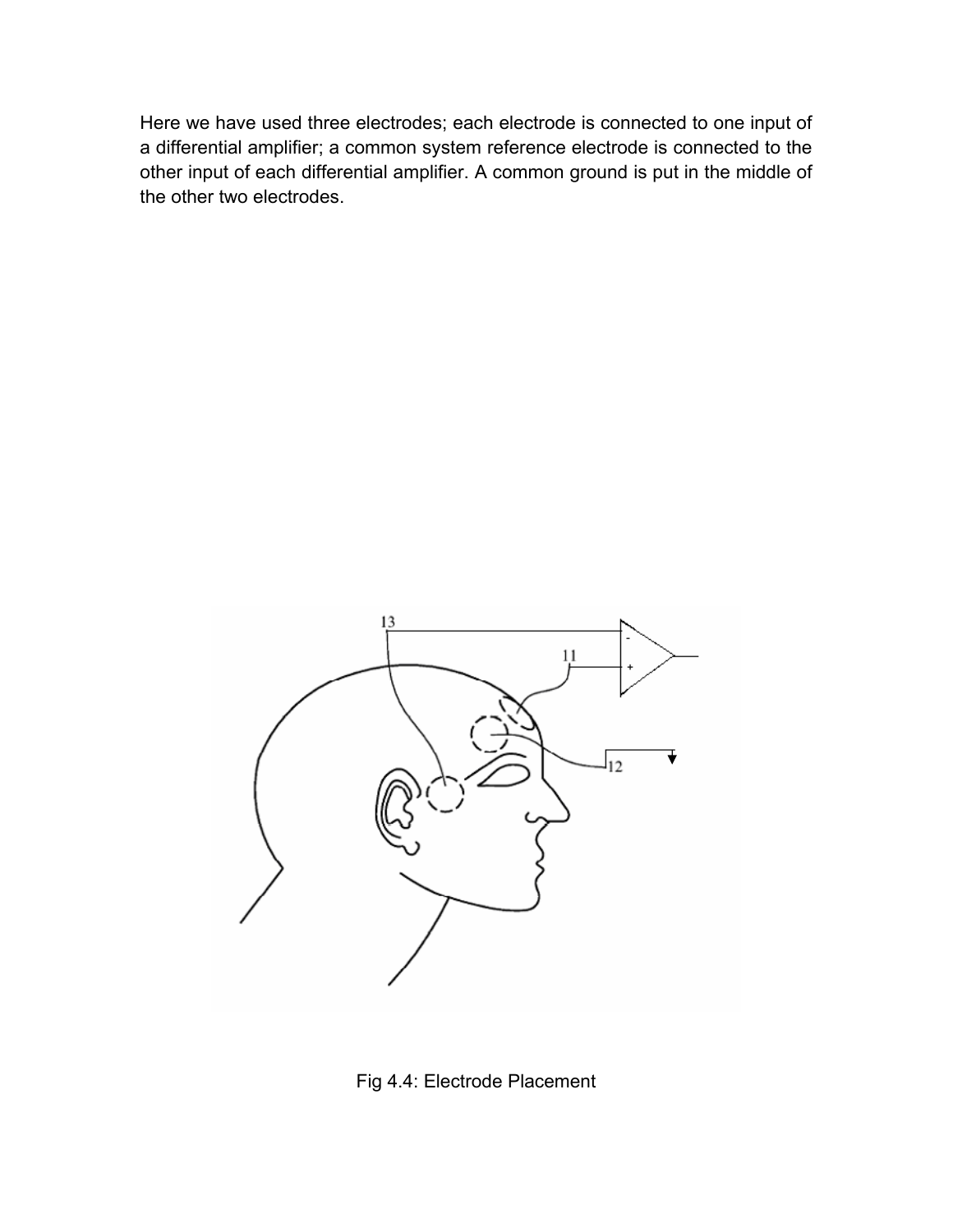Ideally we should get the output level voltage,

$$
V_{\text{out}} = A_{\text{d}} (V_{+} - V_{-})
$$
ldeal

But practically we get an extra level of common mode gain and rejection voltage. This is as follows-

$$
V_{\text{out}} = A_{\text{d}} (V_{+} - V_{-}) + A_{\text{cm}} V_{\text{cm}}
$$
Practical

A  $_{cm}$  is negligible and V  $_{cm}$  is chosen as common terminal.



Fig 4.5:  $V_{cm}$  voltage level

 $V_+$  and V<sub>-</sub> remain symmetrically opposite, i.e.  $V_{cm}$  =0.

So  $V_{cm}$  gives minimum  $A_{cm}V_{cm}$  and cause for maximum CMRR.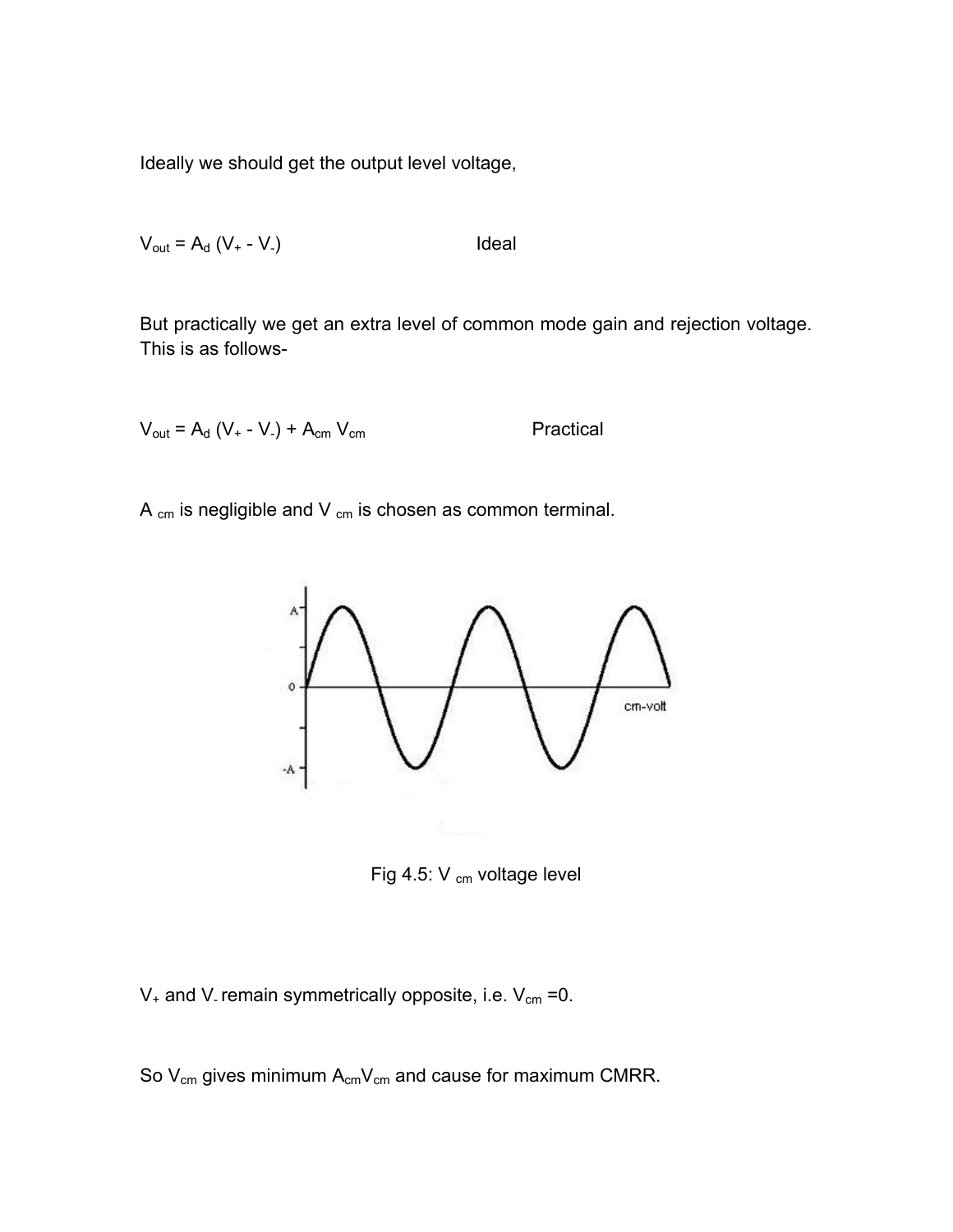#### **4.3 EEG data Analysis**

To get EEG data all the procedure described above is followed properly. We tried to first take the EEG signals from few subjects in different conditions like-in awake, in sleep etc. and tried to get a relationship using those data.

#### **4.3.1 Primary Data**

At the very beginning using this EEG circuit to take EEG signal in Trauma center our subject was Salam. And we observe various types of EEG signals in awake, in sleep and also when Salam moves his eyes and also during reading something.

Salam's data for two different conditions are as follows-

#### **Sleep (Salam):**

| Data No.       | LF Mean |       | HF Mean |       |
|----------------|---------|-------|---------|-------|
| 1              |         | 0.135 |         | 0.093 |
| $\overline{2}$ |         | 0.122 |         | 0.143 |
| 3              |         | 0.15  |         | 0.114 |
| 4              |         | 0.185 |         | 0.185 |
| 5              |         | 0.091 |         | 0.093 |

Table 4.1: Sleep data of subject1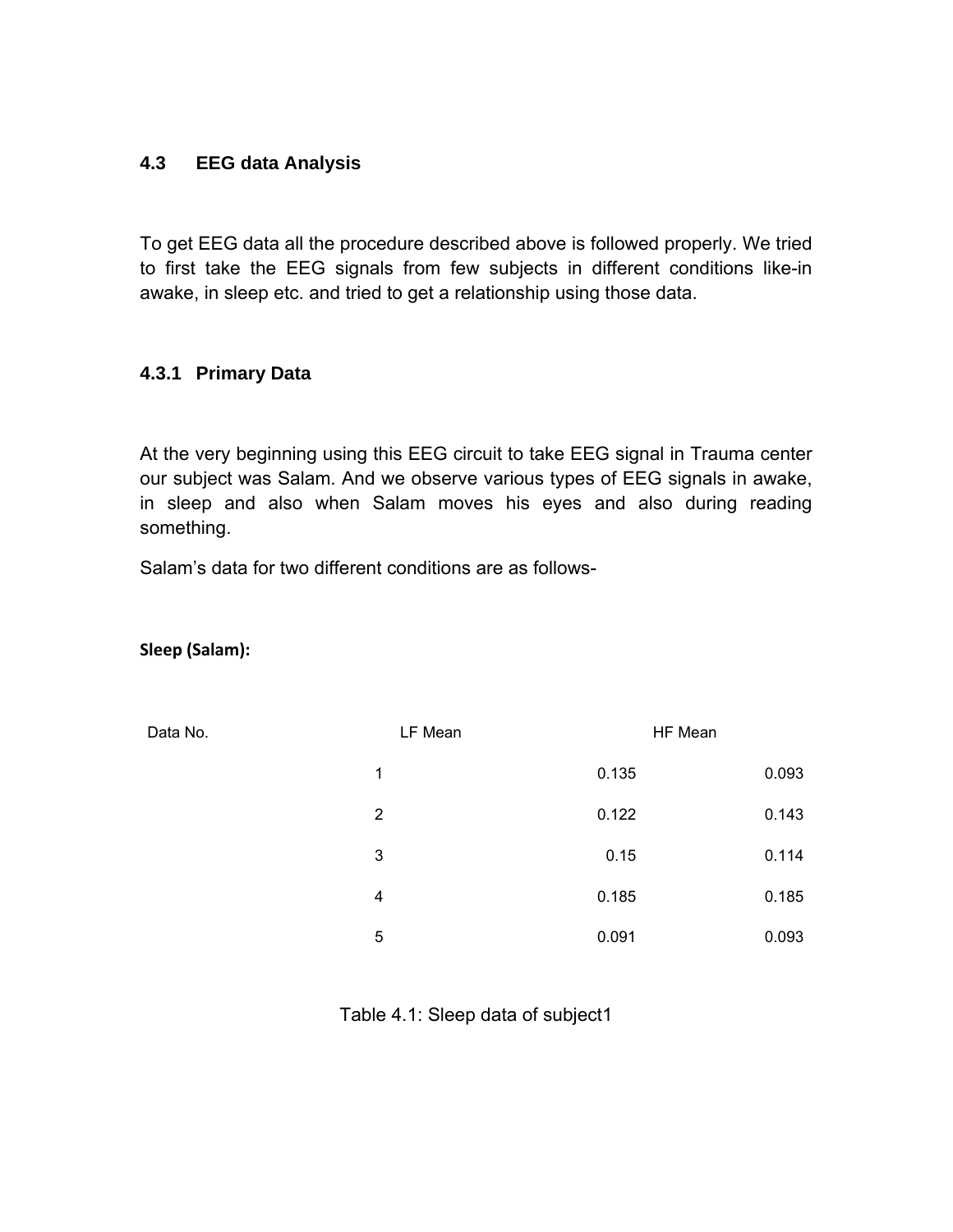#### **Awake (Salam):**

| Data No. | LF Mean        | HF Mean |       |
|----------|----------------|---------|-------|
|          | 1              | 0.162   | 0.151 |
|          | $\overline{2}$ | 0.127   | 0.098 |
|          | 3              | 0.224   | 0.073 |
|          | 4              | 0.097   | 0.094 |
|          | 5              | 0.101   | 0.115 |

Table 4.2: awake data of subject1

Lately we tried to calculate the EEG signals in Sigview to get the alpha and beta value whether these values are distinguishable or not.

#### **4.3.2 Work with Sigview**

Sigview is a signal processing software and with the help of this we processed the EEG signals. Where 157 samples/sec was taken for every signal to analysis. FFT is done for the sampled signal, later on other calculations like mean, standard deviation, root mean square value and integral are calculated using this software of these EEG signals which helps to determine the desired results. The obtain graph from Sigview are as follows-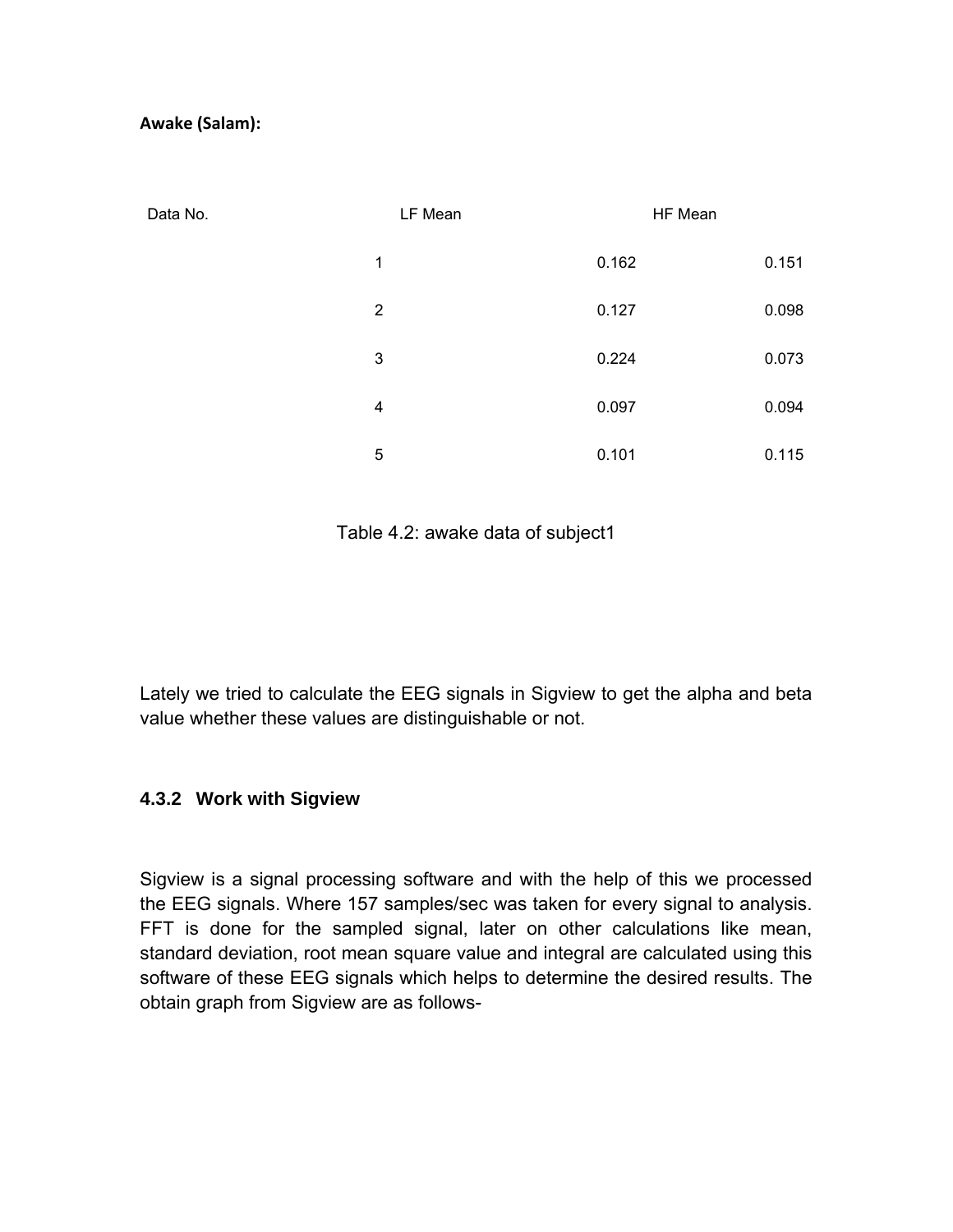## **Subject1 Data:**

The main EEG signal in Sigview taking 157 samples/sec:



Figure 4.6: Subject1 original EEG signal

This signal is passed through a filter with frequency 7Hz-10Hz. And the required signal becomes-



Figure 4.7: filtered signal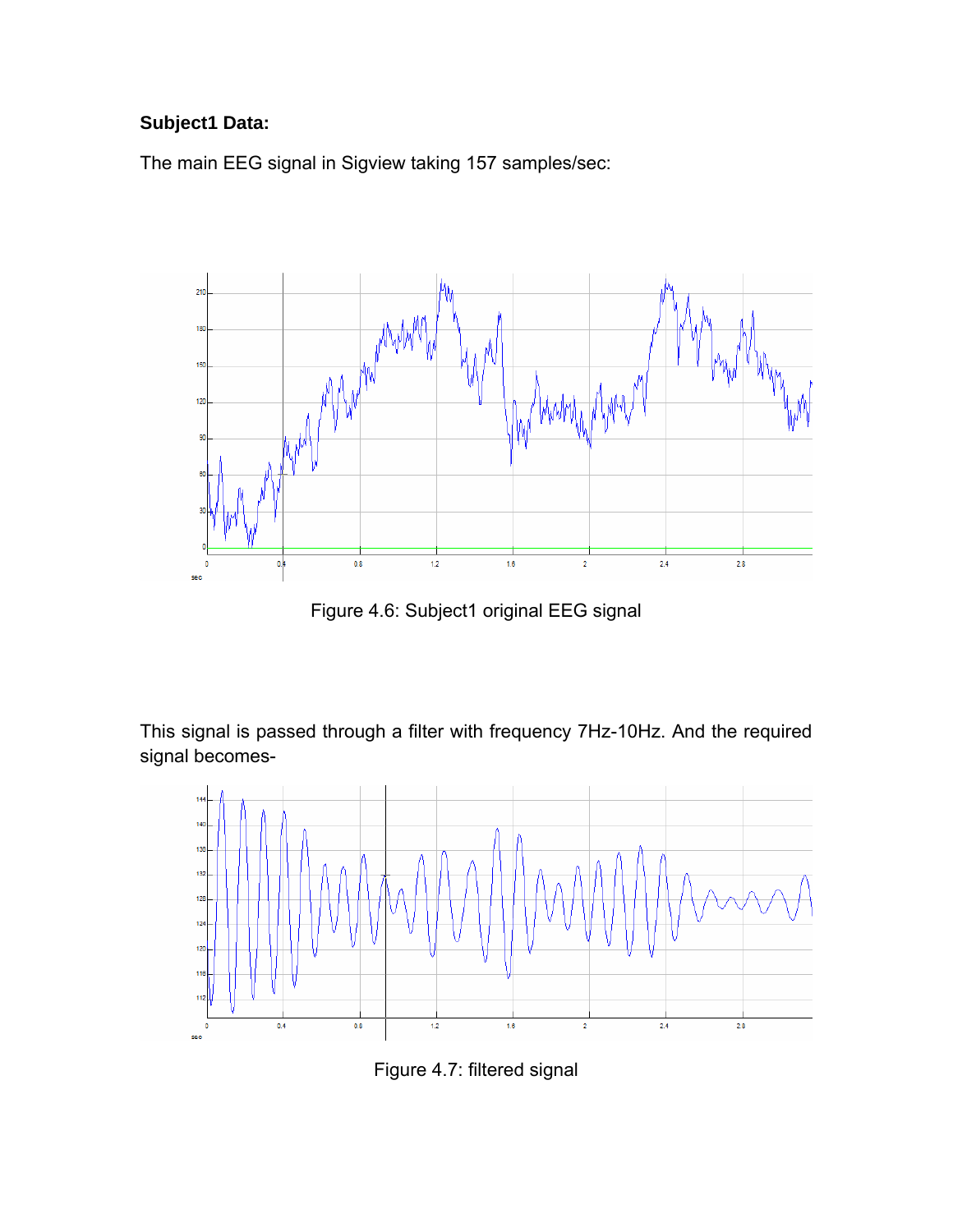Next FFT is done with this sampled signal to get all other calculations.



Figure 4.8: FFT signal

#### **4.3.3 Problem with Primary collected data**

With the EEG signals from the subject1 we couldn't get any significant difference between alpha and beta value. We couldn't get the desired value for sleep EEG data because that place was too much noisy and it seems that our subject1 couldn't sleep properly to make the significant change between the awake and sleep data. So we go for subject2 to collect another bunch of EEG data.

#### **4.3.4 Final EEG data**

The EEG data from subject2 is taken as the same procedure and analyzed and calculated the signals with Sigview.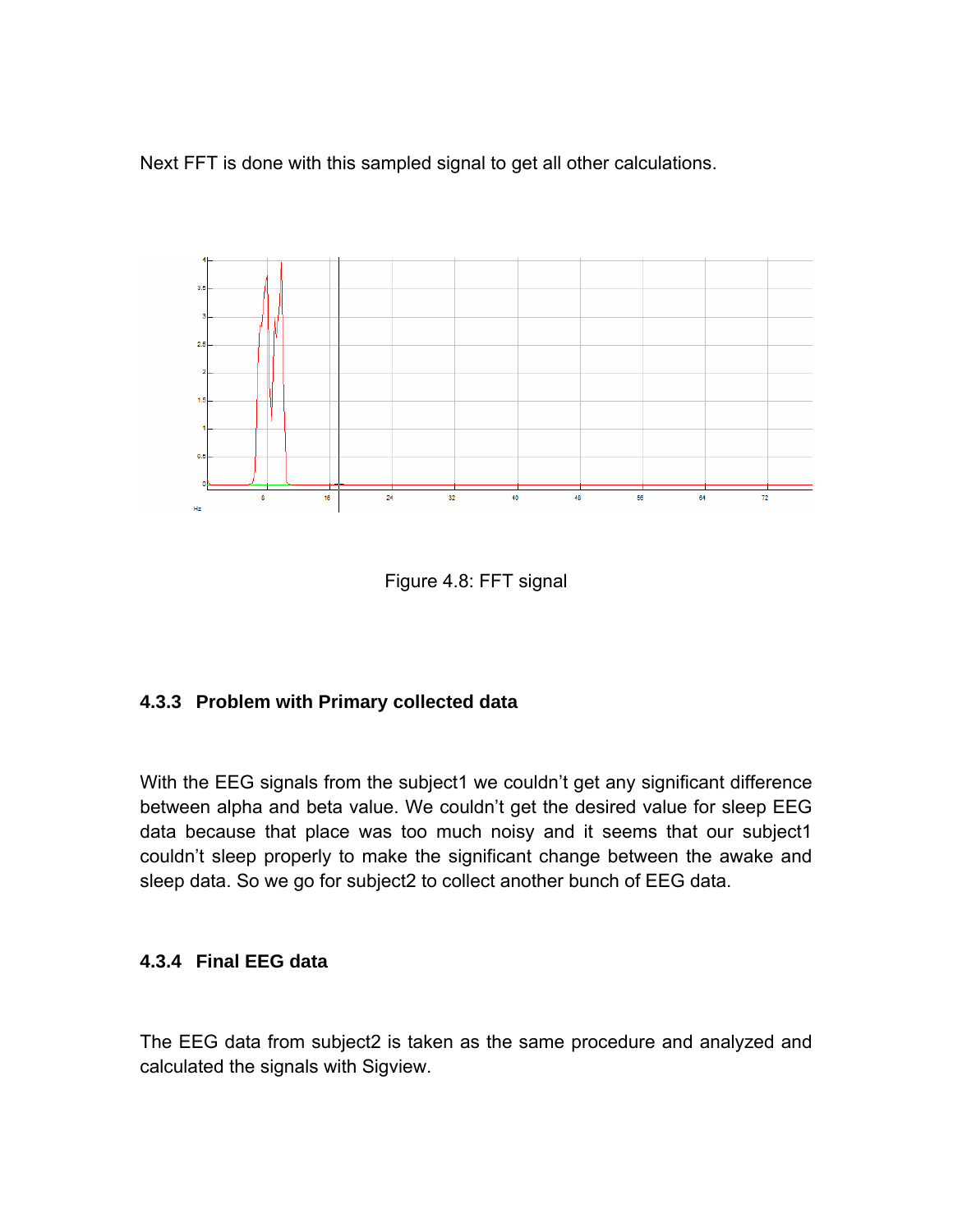# **The sleep data for subject2:**

|                         | Data No. LF Mean                           | LF Std. LF RMS                            |        | LF Inte    | HF Mean | HF Std. | HF RMS | HF Inte |
|-------------------------|--------------------------------------------|-------------------------------------------|--------|------------|---------|---------|--------|---------|
| $\mathbf 1$             | 0.174                                      | 0.978                                     | 0.994  | 13.645     | 0.066   | 0.332   | 0.339  | 5.178   |
| $\overline{c}$          | 0.306                                      | 1.578                                     | 1.607  | 24.004     | 0.212   | 1.063   | 1.084  | 16.612  |
| 3                       | 0.122                                      | 0.614                                     | 0.627  | 9.585      | 0.091   | 0.456   | 0.465  | 7.169   |
| $\overline{\mathbf{4}}$ | 0.303                                      | 1.492                                     | 1.522  | 23.76      | 0.198   | 0.964   | 0.984  | 15.5815 |
| 5                       | 0.185                                      | 0.91                                      | 0.926  | 14.578     | 0.099   | 0.49    | 0.5    | 7.782   |
| 6                       | 0.196                                      | 0.949                                     | 0.969  | 15.39      | 0.14    | 0.675   | 0.689  | 11.022  |
| $\overline{7}$          | 0.073                                      | 0.378                                     | 0.386  | 5.742      | 0.062   | 0.315   | 0.32   | 4.86    |
| 8                       | 0.128                                      | 0.636                                     | 0.648  | 10.048     | 0.116   | 0.58    | 0.592  | 9.093   |
| 9                       | 0.175                                      | 0.835                                     | 0.853  | 13.751     | 0.089   | 0.477   | 0.485  | 7.057   |
| 10                      | 0.194                                      | 1.016                                     | 1.035  | 15.206     | 0.118   | 0.616   | 0.627  | 9.23    |
| 11                      | 0.101                                      | 0.49                                      | 0.501  | 7.962      | 0.08    | 0.419   | 0.426  | 6.335   |
| 12                      | 0.193                                      | 1.016                                     | 1.0351 | 15.206     | 0.117   | 0.616   | 0.627  | 9.23    |
| 13                      | 0.131                                      | 0.651                                     | 0.664  | 10.293     | 0.108   | 0.557   | 0.568  | 8.515   |
| 14                      | 0.116                                      | 0.616                                     | 0.627  | 9.162      | 0.06    | 0.316   | 0.322  | 4.776   |
| 15                      | 0.199                                      | 0.966                                     | 0.987  | 15.668     | 0.086   | 0.438   | 0.447  | 6.761   |
| 16                      | 0.131                                      | 0.668                                     | 0.681  | 10.327     | 0.685   | 0.333   | 0.34   | 5.381   |
| 17                      | 0.169                                      | 0.81                                      | 0.828  | 13.312     | 0.074   | 0.403   | 0.41   | 5.886   |
| 18                      | 0.037                                      | 0.18                                      | 0.184  | 2.93       | 0.037   | 0.18    | 0.184  | 2.93    |
| 19                      | 0.114                                      | 0.56                                      | 0.572  | 8.963      | 0.053   | 0.311   | 0.316  | 4.22    |
| 20                      | 0.127                                      | 0.685                                     |        | 0.696 9.97 | 0.068   | 0.359   | 0.366  | 5.4     |
| Total                   |                                            | 3.174  16.028  16.342  249.52  2.559  9.9 |        |            |         |         | 10.091 | 153.018 |
| Result                  | 0.158  0.8014  0.817  12.476  0.127  0.495 |                                           |        |            |         |         | 0.504  | 7.65    |
|                         |                                            |                                           |        |            |         |         |        |         |

Table 4.3: Sleep data for Subject2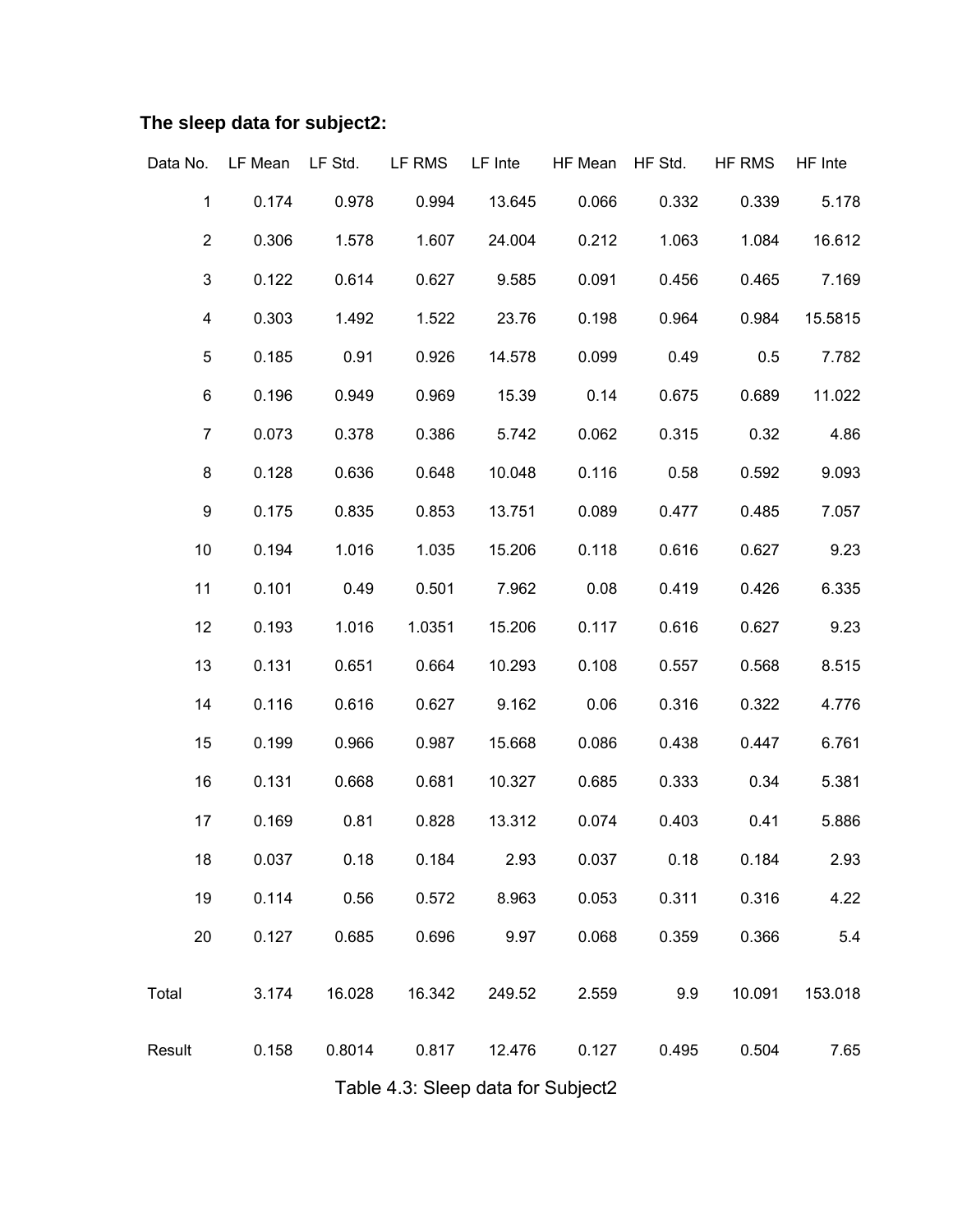# **The ratio between Low Pass and High pass Filter: (sleep)**

| Data No. |                         | Mean         | Std          | RMS          | Inte.        |
|----------|-------------------------|--------------|--------------|--------------|--------------|
|          | $\mathbf{1}$            | 2.64         | 2.95         | 2.93         | 2.64         |
|          | $\overline{c}$          | 1.44         | 1.48         | 1.48         | 1.44         |
|          | $\mathsf 3$             | 1.34         | 1.35         | 1.35         | 1.34         |
|          | $\overline{\mathbf{4}}$ | 1.53         | 1.55         | 1.55         | 1.52         |
|          | $\mathbf 5$             | 1.88         | 1.86         | 1.85         | 1.87         |
|          | 6                       | 1.4          | 1.41         | 1.41         | 1.4          |
|          | $\overline{7}$          | 1.177        | $1.2$        | 1.206        | 1.0181       |
|          | 8                       | 1.103        | 1.096        | 1.094        | 1.0105       |
|          | 9                       | 1.948        | 1.75         | 1.758        | 1.948        |
|          | $10$                    | 1.644        | 1.649        | 1.65         | 1.647        |
|          | 11                      | 1.262        | 1.169        | 1.176        | 1.256        |
|          | 12                      | 1.649        | 1.649        | 1.644        | 1.647        |
|          | 13                      | 1.21         | 1.168        | 1.169        | $1.2$        |
|          | 14                      | 1.933        | 1.949        | 1.947        | 1.918        |
|          | 15                      | 2.313        | 2.205        | 2.208        | 2.317        |
|          | 16                      | 0.191        | 2.006        | 2.002        | 1.919        |
|          | 17                      | 2.283        | 2.009        | 2.019        | 2.261        |
|          | 18                      | $\mathbf{1}$ | $\mathbf{1}$ | $\mathbf{1}$ | $\mathbf{1}$ |
|          | 19                      | 2.15         | 1.8          | 1.81         | 2.12         |
|          | 20                      | 1.867        | 1.908        | 1.901        | 1.846        |
| Total    |                         | 31.96        | 33.158       | 33.154       | 33.316       |
| Result   |                         | 1.598        | 1.657        | 1.657        | 1.665        |

Table 4.4: LF & HF ratio for sleep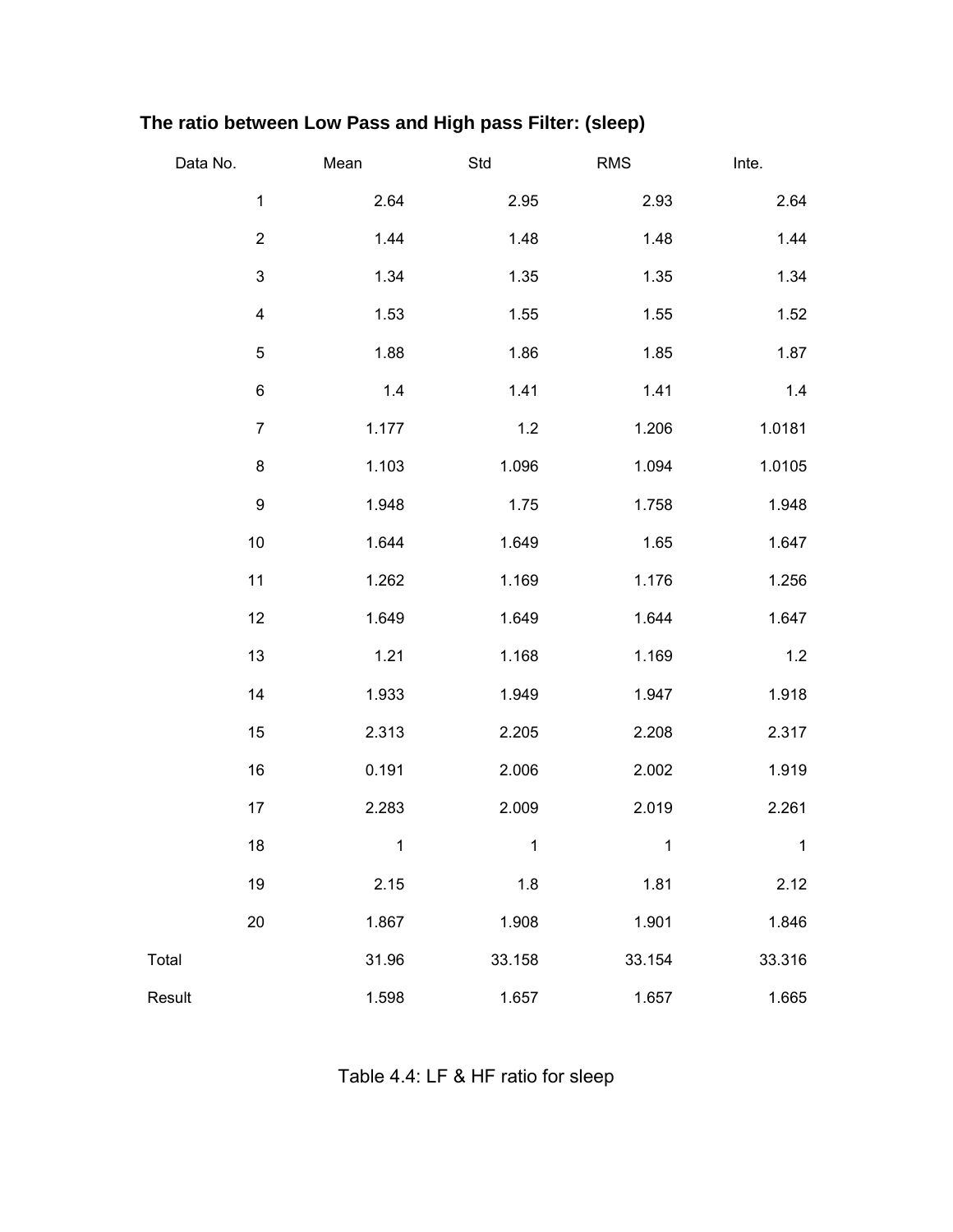# **The awake data for subject2**:

|                         | LF          |         |        |         | <b>HF</b>   |        |        |         |
|-------------------------|-------------|---------|--------|---------|-------------|--------|--------|---------|
| Data No.                | <b>MEAN</b> | LF STD  | LF RMS | LF INTE | <b>MEAN</b> | HF STD | HF RMS | HF INTE |
| 1                       | 0.1158      | 0.577   | 0.589  | 9.089   | 0.108       | 0.629  | 0.639  | 8.475   |
| $\mathbf{2}$            | 0.085       | 0.423   | 0.431  | 6.666   | 0.133       | 0.667  | 0.68   | 10.448  |
| $\mathfrak{S}$          | 0.093       | 0.464   | 0.474  | 7.373   | 0.063       | 0.311  | 0.318  | 4.997   |
| $\overline{\mathbf{4}}$ | 0.107       | 0.561   | 0.571  | 8.44    | 0.114       | 0.114  | 0.587  | 8.979   |
| 5                       | 0.097       | 0.473   | 0.483  | 7.665   | 0.12        | 0.608  | 0.62   | 9.44    |
| 6                       | 0.151       | 0.765   | 0.78   | 11.902  | 0.143       | 0.685  | 0.7    | 11.238  |
| $\overline{7}$          | 0.095       | 0.468   | 0.478  | 7.505   | 0.0569      | 0.289  | 0.295  | 4.468   |
| 8                       | 0.185       | 0.957   | 0.975  | 14.593  | 0.081       | 0.413  | 0.421  | 6.427   |
| $\boldsymbol{9}$        | 0.084       | 0.408   | 0.416  | 6.617   | 0.121       | 0.6    | 0.612  | 9.526   |
| 10                      | 0.106       | 0.546   | 0.557  | 8.34    | 0.11        | 0.546  | 0.557  | 8.661   |
| 11                      | 0.081       | 0.383   | 0.392  | 6.412   | 0.087       | 0.465  | 0.473  | 6.864   |
| 12                      | 0.086       | 0.436   | 0.444  | 6.812   | 0.095       | 0.485  | 0.495  | 7.51    |
| 13                      | 0.065       | 0.31    | 0.317  | 5.13    | 0.092       | 0.481  | 0.49   | 7.298   |
| 14                      | 0.13        | 0.661   | 0.673  | 10.269  | 0.084       | 0.437  | 0.437  | 6.597   |
| 15                      | 0.106       | 0.507   | 0.518  | 8.331   | 0.07        | 0.34   | 0.347  | 5.558   |
| 16                      | 0.1         | 0.525   | 0.535  | 7.906   | 0.081       | 0.442  | 0.45   | 6.433   |
| 17                      | 0.063       | 0.346   | 0.352  | 4.975   | 0.099       | 0.5    | 0.51   | 7.847   |
| 18                      | 0.075       | 0.382   | 0.389  | 5.935   | 0.073       | 0.373  | 0.38   | 5.732   |
| 19                      | 0.117       | 0.645   | 0.656  | 9.239   | 0.084       | 0.416  | 0.424  | 6.671   |
| 20                      | 0.119       | 0.604   | 0.616  | 9.355   | 0.122       | 0.619  | 0.619  | 9.6     |
| Total                   | 2.0608      | 10.441  | 10.646 | 162.554 | 1.9369      | 9.42   | 10.054 | 152.769 |
| Result                  | 0.10304     | 0.52205 | 0.5323 | 8.1277  | 0.096845    | 0.471  | 0.502  | 7.638   |

Table 4.5: Awake data for subject2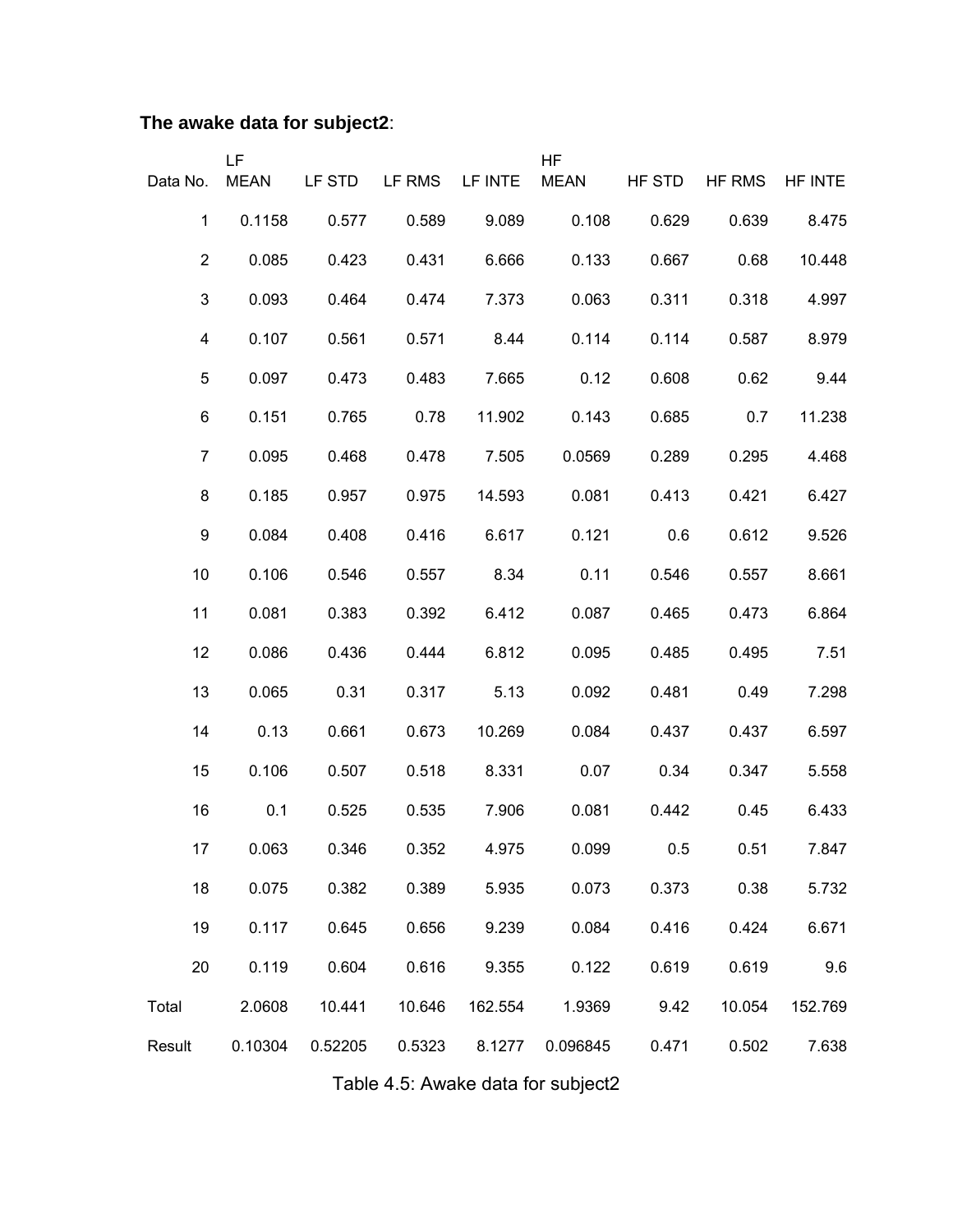# **The ratio between Low Pass and High pass Filter: (awake)**

| Data No. | Mean                      |        | Std.        | <b>RMS</b> | <b>INTE</b> |
|----------|---------------------------|--------|-------------|------------|-------------|
|          |                           |        |             |            |             |
|          | 1                         | 1.072  | 0.917       | 0.921      | 1.072       |
|          | $\boldsymbol{2}$          | 0.639  | 0.634       | 0.633      | 0.638       |
|          | $\ensuremath{\mathsf{3}}$ | 1.476  | 1.491       | 1.49       | 1.475       |
|          | $\overline{\mathbf{4}}$   | 0.938  | 4.921       | 0.972      | 0.939       |
|          | $\mathbf 5$               | 0.808  | 0.777       | 0.779      | 0.811       |
|          | $\,6$                     | 1.055  | 1.116       | 1.114      | 1.059       |
|          | $\overline{7}$            | 1.669  | 1.619       | 1.62       | 1.679       |
|          | $\bf 8$                   | 2.283  | 2.317       | 2.315      | 2.27        |
|          | $\boldsymbol{9}$          | 0.694  | 0.68        | 0.679      | 0.694       |
|          | 10                        | 0.963  | $\mathbf 1$ | 1          | 0.962       |
|          | 11                        | 0.931  | 0.823       | 0.828      | 0.934       |
|          | 12                        | 0.905  | 0.898       | 0.896      | 0.907       |
|          | 13                        | 0.706  | 0.644       | 0.646      | 0.702       |
|          | 14                        | 1.547  | 1.512       | 1.54       | 1.556       |
|          | 15                        | 1.514  | 1.491       | 1.492      | 1.498       |
|          | 16                        | 1.234  | 1.187       | 1.188      | 1.228       |
|          | 17                        | 0.636  | 0.692       | 0.69       | 0.634       |
|          | 18                        | 1.027  | 1.024       | 1.023      | 1.023       |
|          | 19                        | 1.392  | 1.55        | 1.547      | 1.384       |
|          | 20                        | 0.975  | 0.975       | 0.995      | 0.974       |
| Total    |                           | 22.646 | 26.268      | 22.368     | 22.439      |
| Result   |                           | 1.132  | 1.313       | 1.118      | 1.121       |

Table 4.6: LF & HF ratio for subject2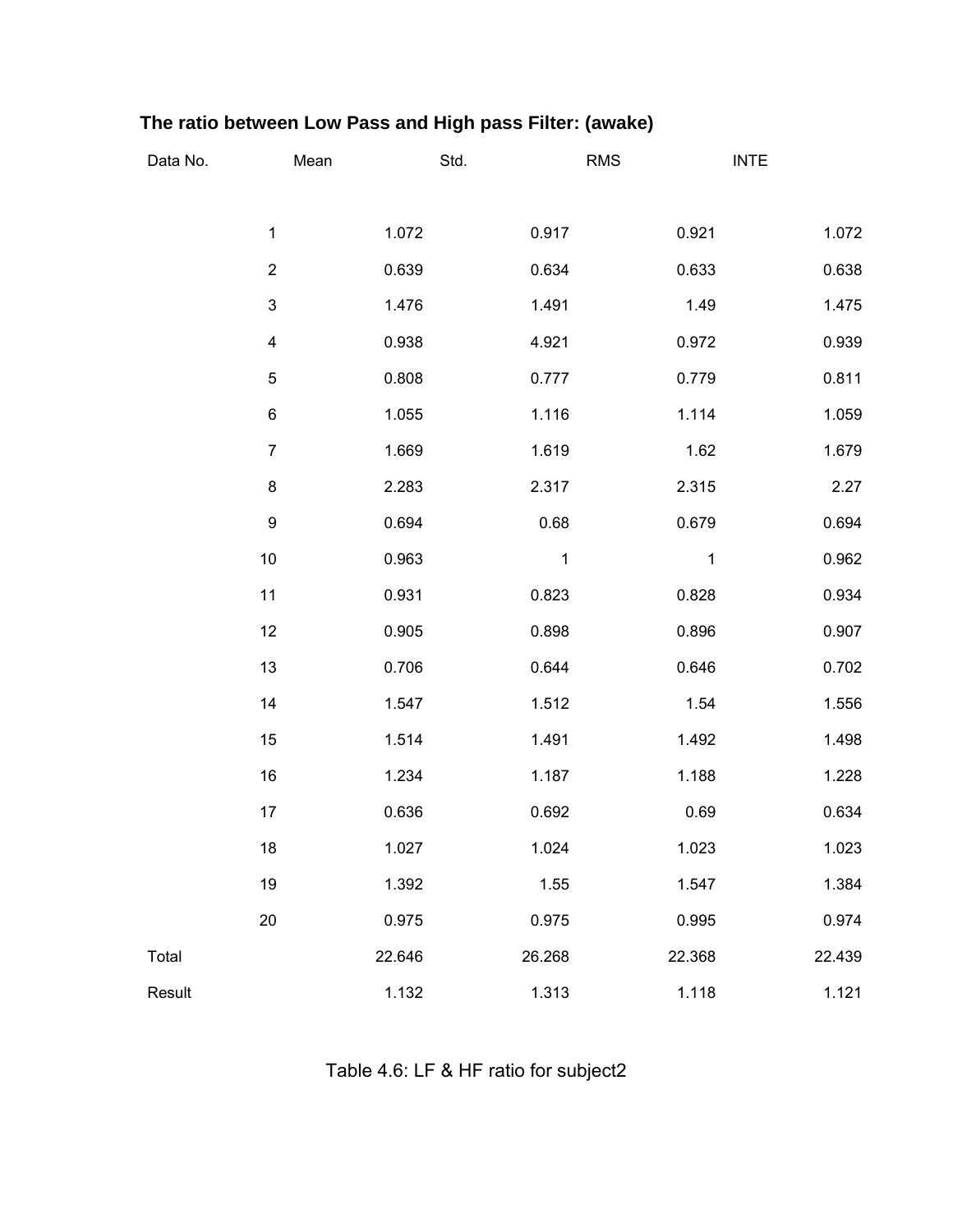#### **4.4 Result with t-Test**

A t- test that uses a statistic which under the null hypothesis has the t distribution, to test whether two means differ significantly.

This test is only used when both:

- the two sample sizes (that is, the number, *n*, of participants of each group) are equal;
- it can be assumed that the two distributions have the same variance.

Violations of these assumptions are discussed below.

The *t* statistic to test whether the means are different can be calculated as follows:

$$
t = \frac{\bar{X}_1 - \bar{X}_2}{S_{X_1 X_2} \cdot \sqrt{\frac{2}{n}}}
$$

where  $S_{X_1X_2} = \sqrt{\frac{S_{X_1}^2 + S_{X_2}^2}{2}}.$ 

Here is the grand standard deviation (or pooled standard deviation), 1 = group one, 2 = group two. The denominator of *t* is the standard error of the difference between two means.

For significance testing, the degrees of freedom for this test is 2*n* − 2 where *n* is the number of participants in each group.

So,df  $=2n-2$ 

#### **For Subject2:**

Two sample: 1)Alpha wave((7-10)Hz): 2)Beta wave((12-15)Hz):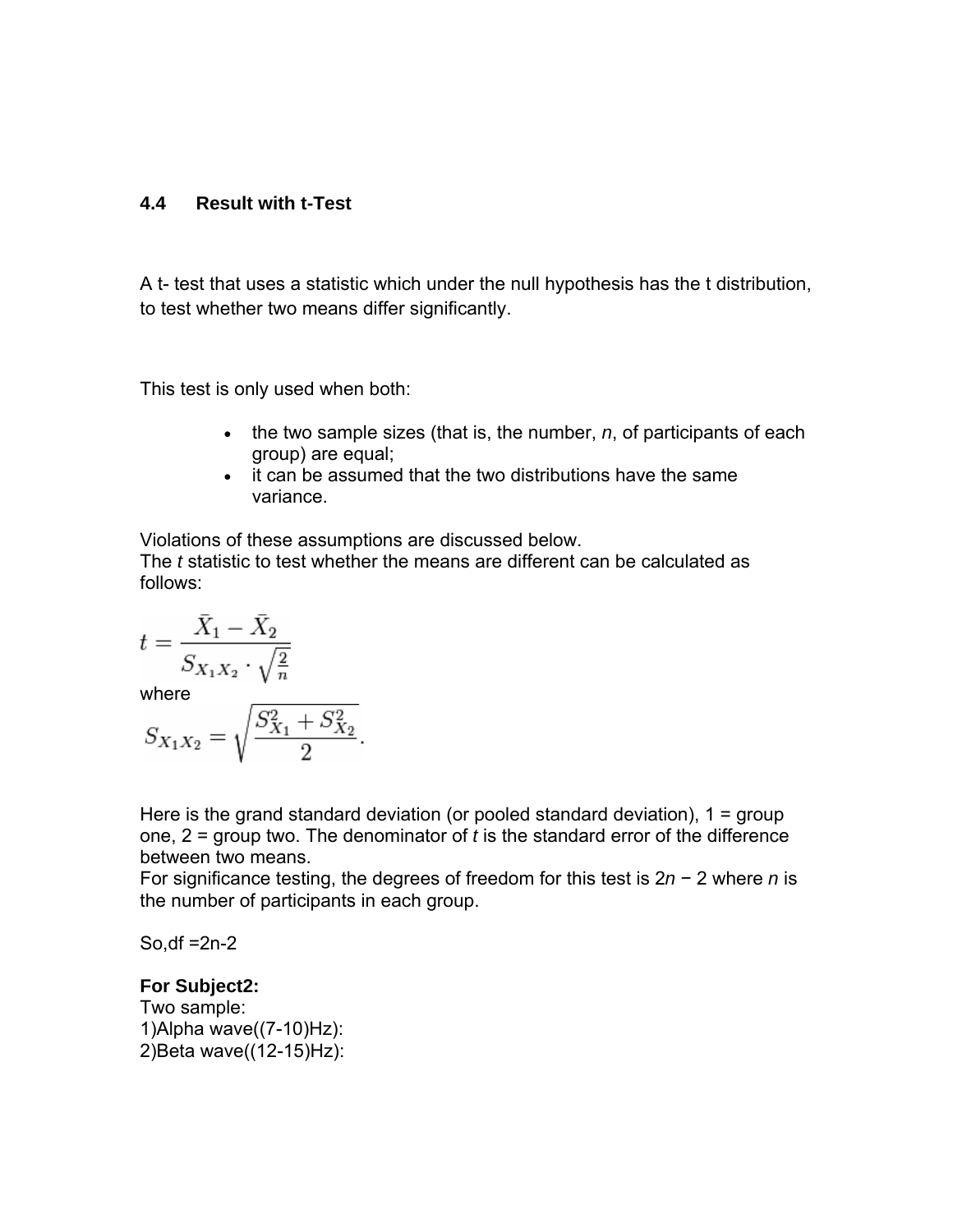#### **t-test :**

| Group      | <b>Group One</b> | <b>Group Two</b> |
|------------|------------------|------------------|
| Mean       | 0.10304000       | 0.09684500       |
| <b>SD</b>  | 0.52205000       | 0.47100000       |
| <b>SEM</b> | 0.11673393       | 0.10531880       |
| N          | 20               | 20               |

Table 4.7: t-Test for sleep data for subject2

#### **Intermediate values used in calculations:**

 $t = 0.0394$  $df = 38$ standard error of difference = 0.157

#### **Confidence interval:**

The mean of Group One minus Group Two equals 0.0061950000 95% confidence interval of this difference: From -0.3120849699 to 0.3244749699

#### **P value and statistical significance:**

The two-tailed P value equals 0.9688 by conventional criteria; this difference is considered to be not statistically significant.

#### **Sleep**

Two sample:

1)Alpha wave((7-10)Hz): 2)Beta wave((12-15)Hz):

**t-test:**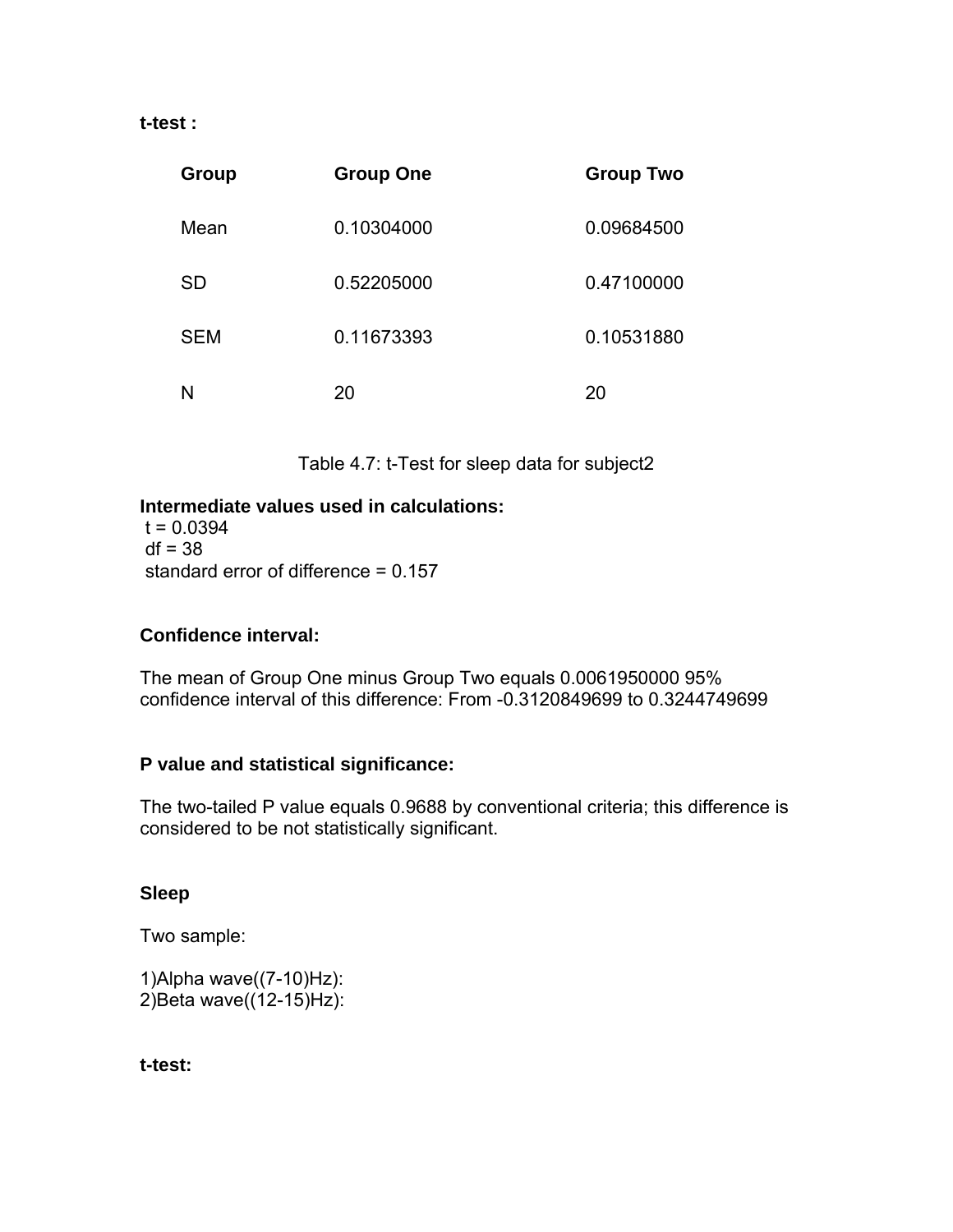| Group      | <b>Group One</b> | <b>Group Two</b> |
|------------|------------------|------------------|
| Mean       | 0.158000         | 0.127000         |
| <b>SD</b>  | 0.801400         | 0.495000         |
| <b>SEM</b> | 0.179198         | 0.110685         |
| N          | 20               | 20               |

Table 4.8: t-Test for awake data for subject2

#### **Intermediate values used in calculations:**

 $t = 0.1472$  $df = 38$ standard error of difference = 0.211

#### **Confidence interval:**

The mean of Group One minus Group Two equals 0.031000 95% confidence interval of this difference: From -0.395390 to 0.457390

#### **P value and statistical significance:**

The two-tailed P value equals 0.8838 by conventional criteria, this difference is considered to be not statistically significant.

The ratio between Beta wave and Alpha wave individually both awake and sleep situation. Then, t-test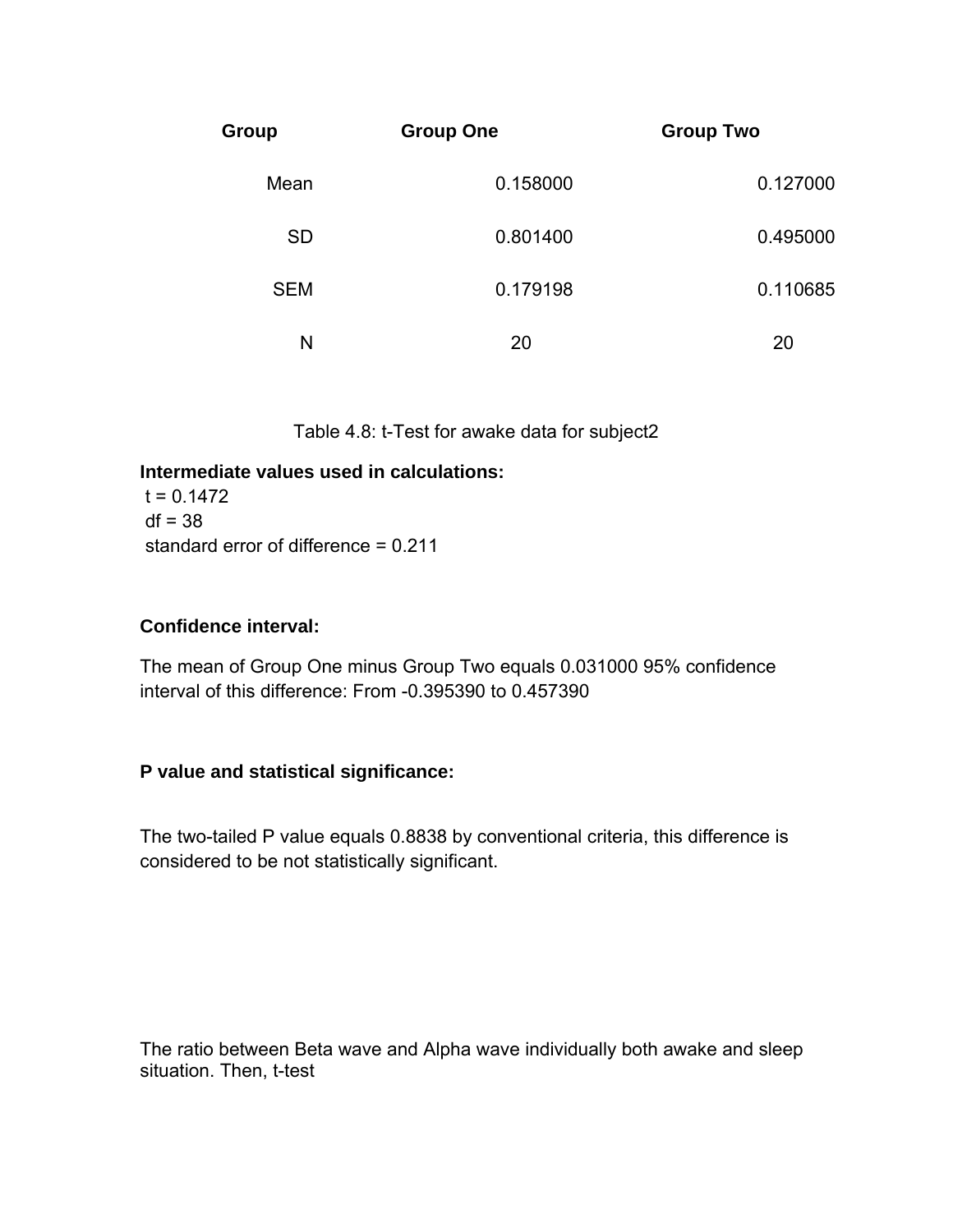#### **Two sample**

### 1) Ratio of awake

### 2) Ratio of sleep

#### **T-test**

| Group      | <b>Group One</b> | <b>Group Two</b> |
|------------|------------------|------------------|
| Mean       | 1.1323000        | 1.5980000        |
| <b>SD</b>  | 1.3134000        | 1.6570000        |
| <b>SEM</b> | 0.2936852        | 0.3705165        |
| N          | 20               | 20               |

### Table 4.9: t-Test for ratio data

### **Intermediate values used in calculations:**

 $t = 0.9850$  $df = 38$ standard error of difference = 0.473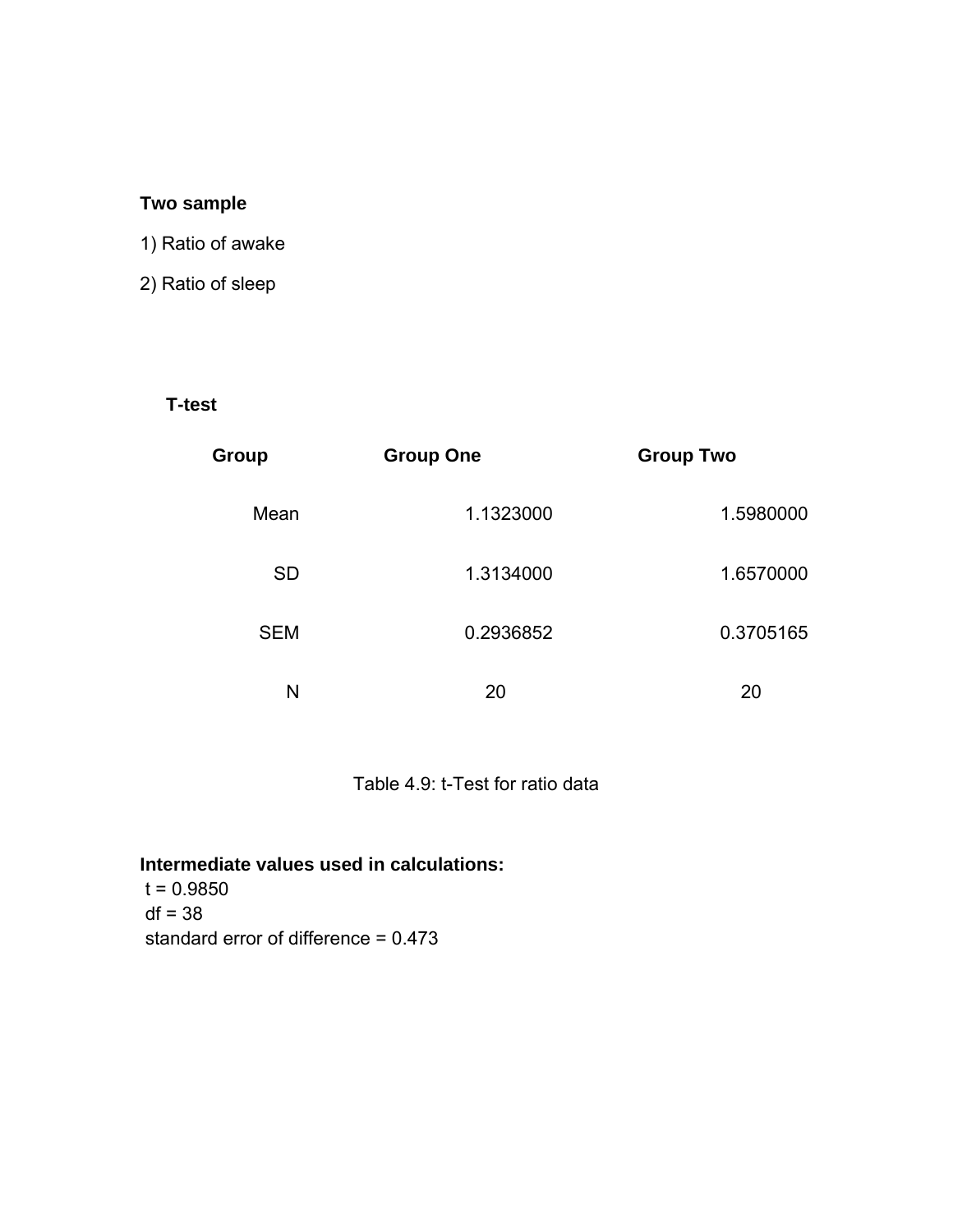#### **Confidence interval:**

The mean of Group One minus Group Two equals -0.4657000 95% confidence interval of this difference: From -1.4228199 to 0.4914199

#### **P value and statistical significance:**

The two-tailed P value equals 0.3309 by conventional criteria; this difference is considered to be not statistically significant.

#### **Result For t-test:**

- We don't get any difference between beta and alpha both awake and sleep condition.
- Don't get any difference between awake and sleep (L/F).

So, all the results show above that we couldn't get the desired significant value for any signal. The working environment of Trauma center was not good for any subject to sleep properly and due to short period of time we couldn't manage enough time to go there several times to collect the data.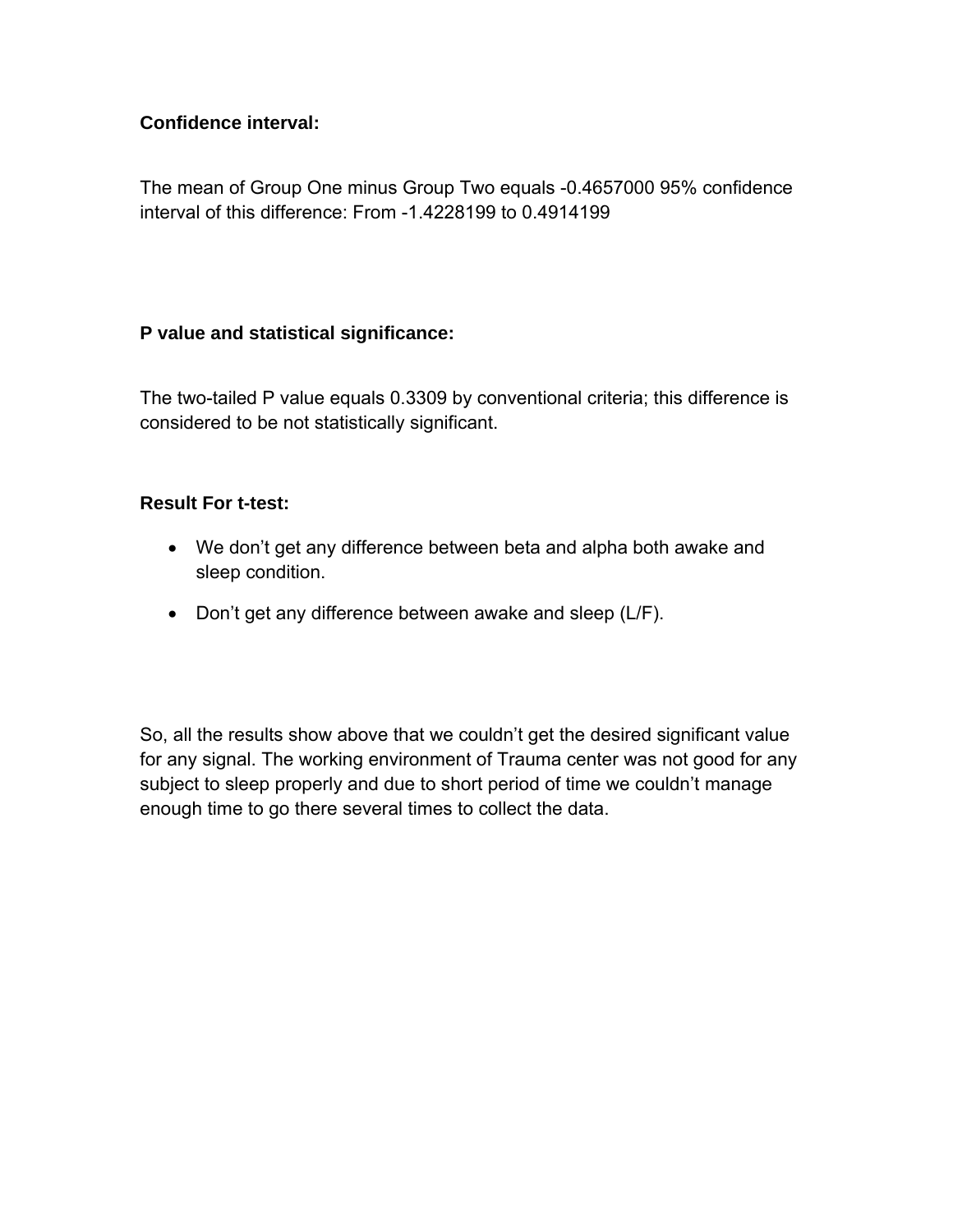## **Chapter Five**

### **Conclusion**

Within the timelines we have tried to cover a widely expended topic. In this thesis we have covered all the theoretical evaluation of anesthesia. The methods of determining anesthesia level are hugely considered to search a better method. Revising all the existing methods we have proposed a device by which the need of proper anesthesia will fulfill the demand very accurately. According to the proposed device, as a one step ahead we started to work with EEG signals and we experience such prospects and also practical difficulties working in this field.

Now a days this topic has become a greater concern world wide and developed countries like Bangladesh is also not staying calmly rather than doing research in this topic. In this circumstance our small effort will enhance and help our country's biomedical engineering world. And the proposed device has a widen space with promising prospects for the biomedical instrumentation world.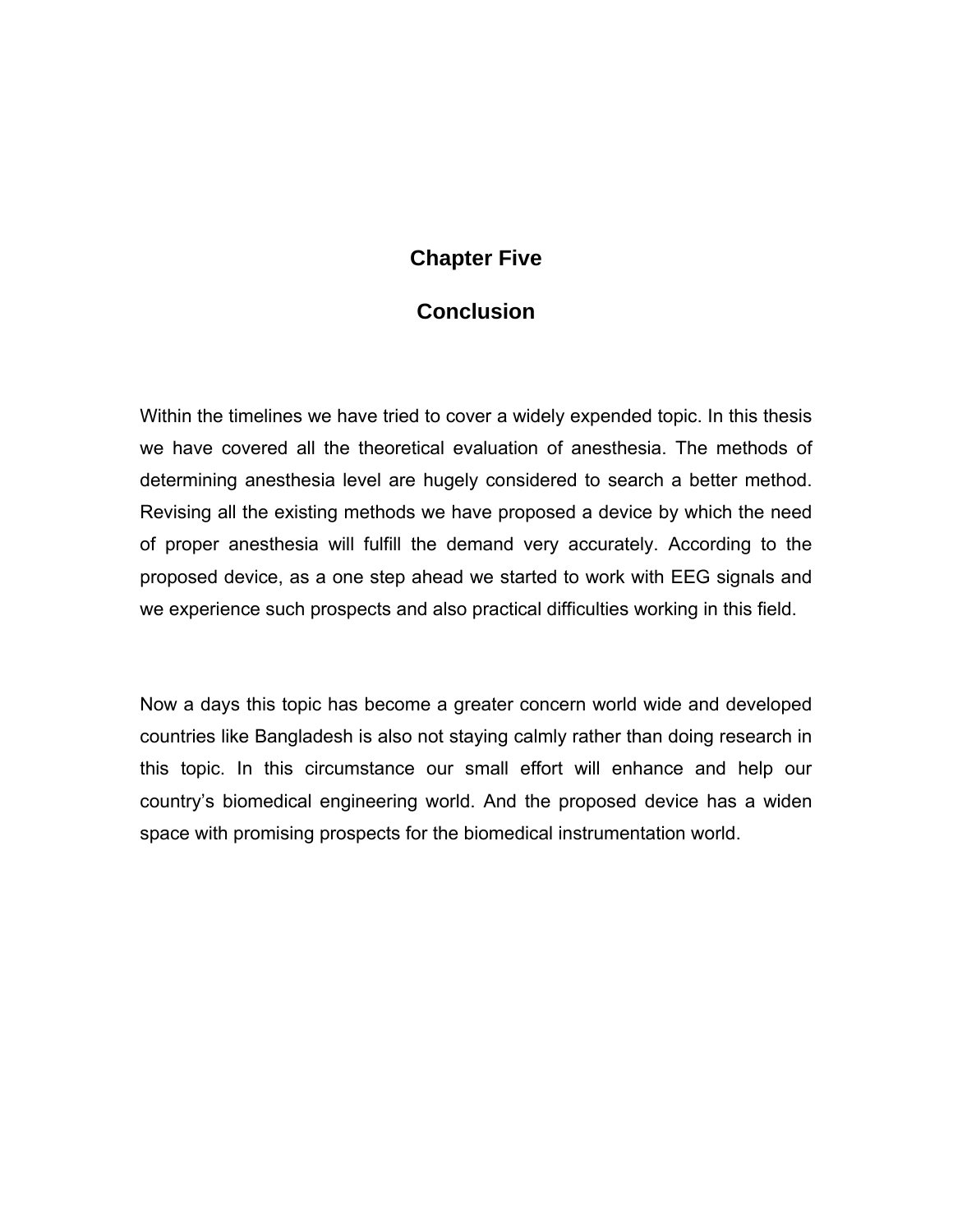### **References**

- [1] Liu WHD, Thorp TAS, Graham GSG, et al. Incidence of awareness with recall during general anesthesia. Anesthesia .1999; 46: 435.
- [2] *Dierdof SF,* Awareness during anesthesia. Anesth Clin N Am. 1996; 14:369.
- [3] *Domino KB*. Closed malpractice claims for awareness during anesthesia. ASA Newsletter, 1996; 60: 14-17.
- [4] *Woodbridge PD.* Changing concepts concerning depth of anesthesia. Anaesthesiology1957; 18:536
- [5] *Andrade J and Baddeley A.* Human memory and anesthesia.

In: Depth of Anesthesia, Vol 31, pp 39-51, edited by JG Jones. International Anesthesiology Clinics, Bosten, MA: Little, Brown.

- [6] *Fanski DR*. Monitoring depth of anesthesia. In Miller RD, ed. Anesthesia, New York: Churchill Livingstone 1990; 1001-1029.
- [7] *Domino KB, Posner KL, Caplan RA, cheney FW.* Awareness during anesthesia.

A closed claims analysis. Anesthesiology 1999; 90: 1053-1061.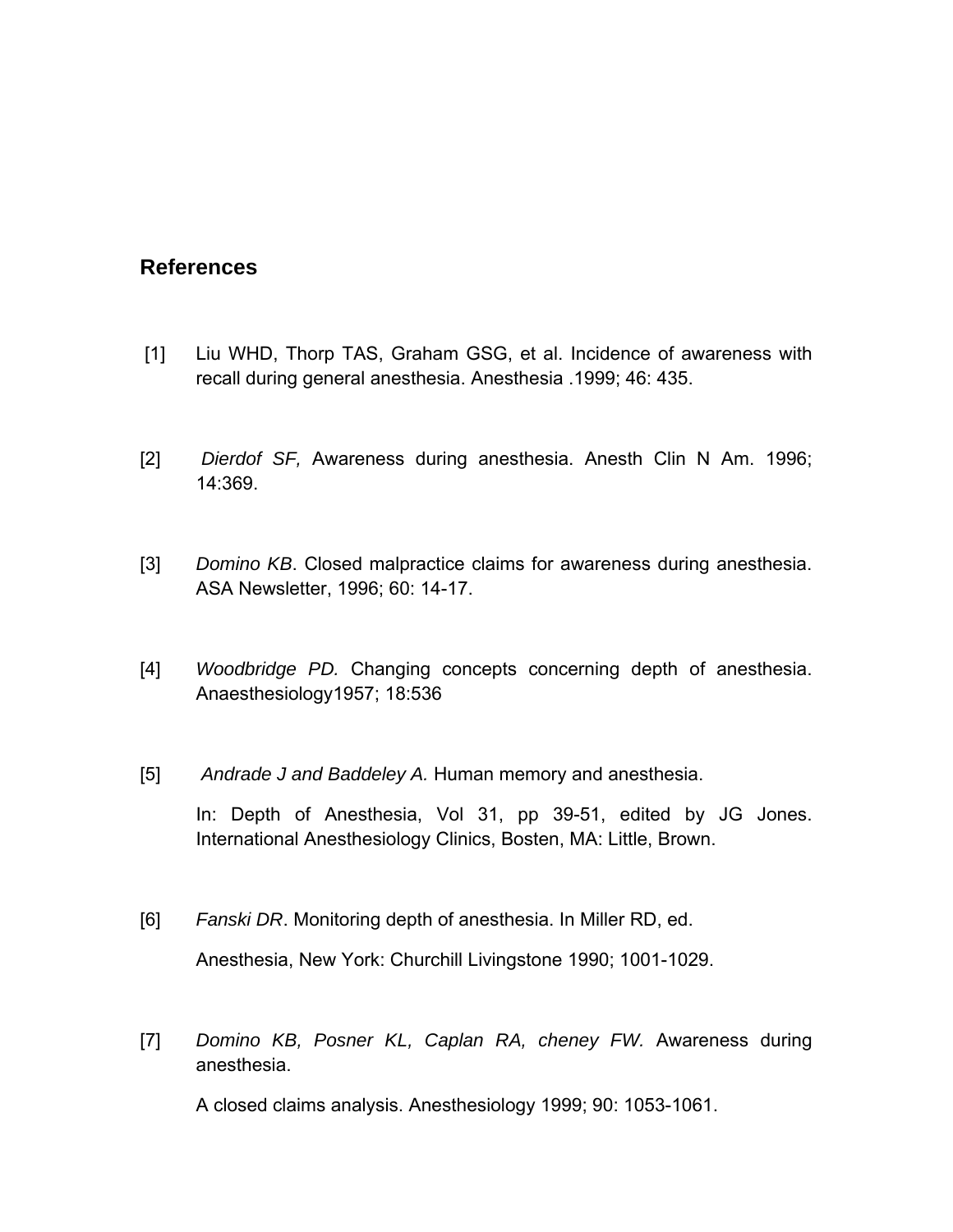[8] *Laussen PC, Murphy JA, Zurakowski D, Sullivan LJ, McGowan Jr. FX, Demaso DR.* Bispectral index monitoring in children undergoing mild hypothermic cardiopulmonary

bypass. Paediatr Anaesth 2001; 11: 567-573.

- [9] *Grundy BL.* Evoked potential monitoring. P 345. In monitoring in Anesthesia and Critical Care Medicine. Churchill Livingstone, New York, 1985.
- [10] *Mantzaridis H, Kenny GN.* Auditory evoked potential index: A quantitative measure of changes in auditory evoked potentials during general anesthesia. Anesthesia 1997; 52: 1030-1036.
- [11] *Gajraj RJ, Doi M, Mantzaridis H and Kenny GNC.* Analysis of the EEG bispectrum, auditory evoked potentials and EEG power spectrum during repeated transitions from consciousness to unconsciousness. Br. J. Anaesth. 1998;80:46-52.

### **Online Recourses:**

- [12] [http://en.wikipedia.org](http://en.wikipedia.org/), December 2008 July 2009
- [13]<http://www.jcafulltextonline.com/issues/vol=14>
- [14]<http://www.surgeryencyclopedia.com/A-Ce/index.html>
- [15]<http://bja.oxfordjournals.org/cgi/content/full/92/1/18>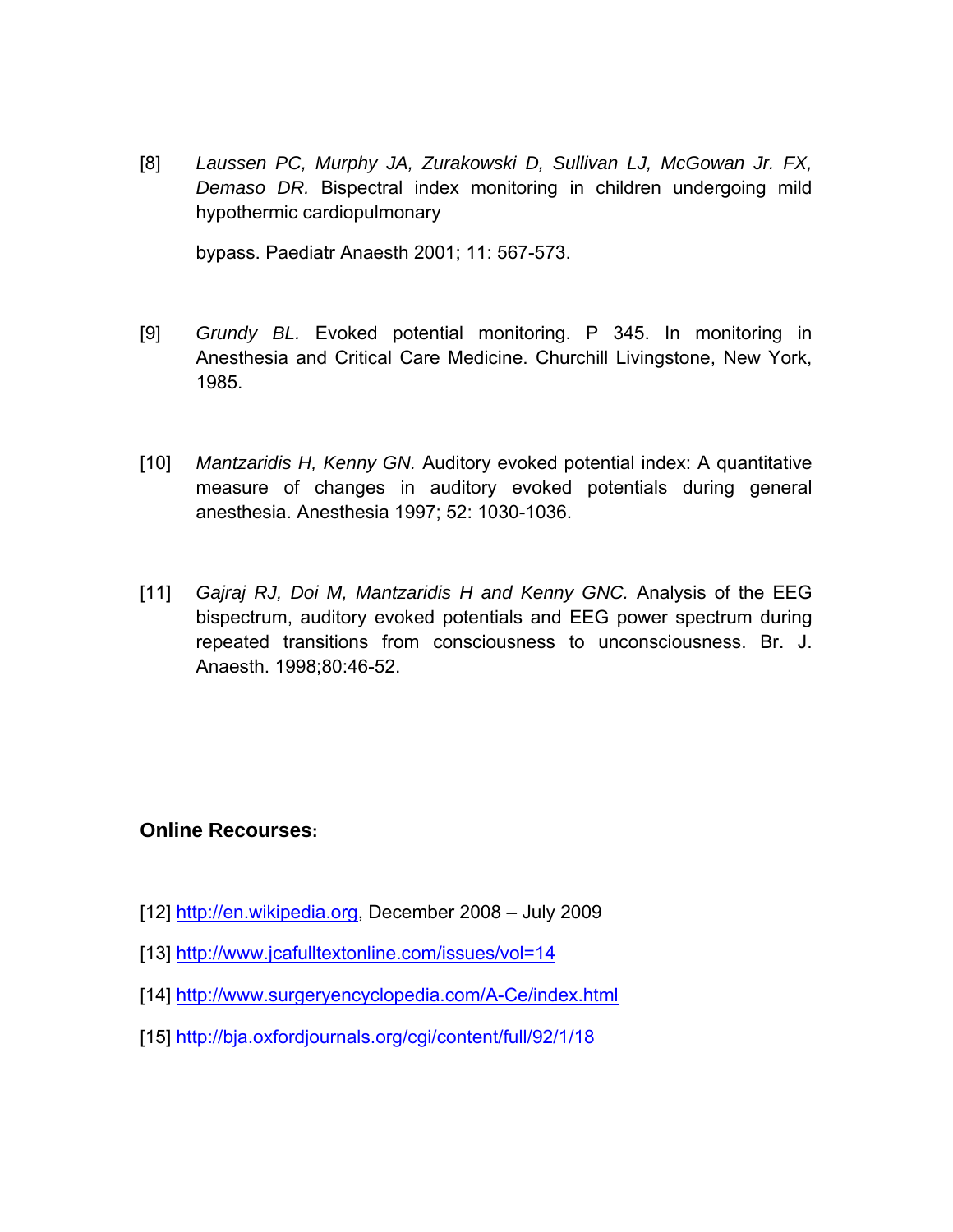- [16]<http://www.cochrane.org/reviews/en>**,** Bi-spectral index for improving anesthetic delivery and postoperative recovery.
- [17] [http://ieeexplore.ieee.org](http://ieeexplore.ieee.org/xpl/freeabs_all.jsp?tp=&arnumber=95119&isnumber=3075), December 2008 July 2009
- [18]<http://www.va.gov/articles>
- [19]<http://www.anesthesia.med.va.gov/anesthesia>
- [20] [http://f1000.com/Reports/Medicine/content/1/9,](http://f1000.com/Reports/Medicine/content/1/9) Prevention of awareness during general anesthesia.
- [21]<http://www.braintronics.nl/pages/Productdatabase/>
- [22] [http://www.freepatentsonline.com,](http://www.freepatentsonline.com/) December 2008 July 2009
	- a) US20080255469, *Method for Monitoring the Depth of Anesthesia*
	- b) US20070167694, *Integrated Portable Anesthesia and Sedation Monitoring Apparatus*
	- c) 6117075, *Depth of anesthesia monitor*
	- d) 6120443, *Device for determining the depth of anesthesia*